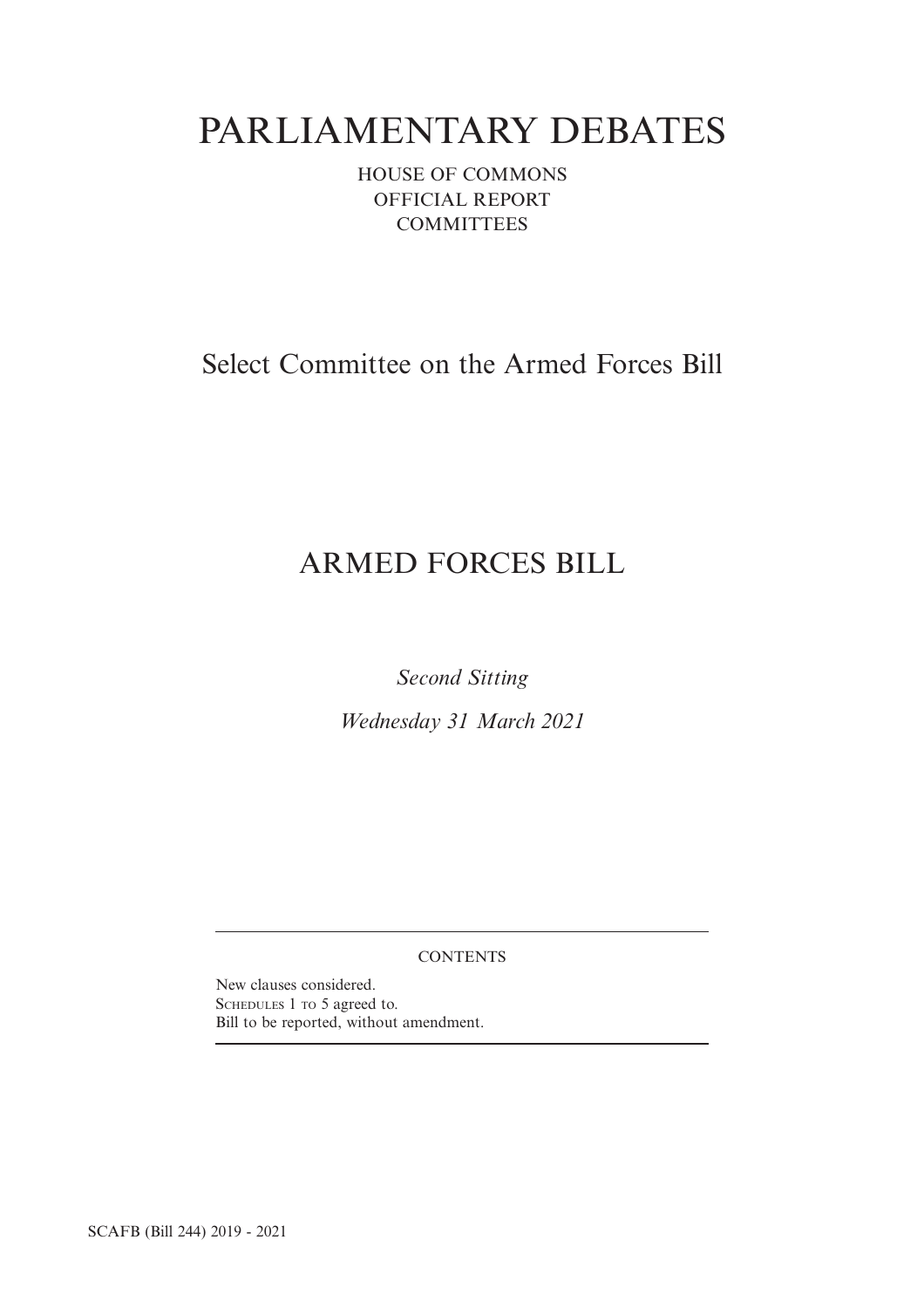No proofs can be supplied. Corrections that Members suggest for the final version of the report should be clearly marked in a copy of the report—not telephoned—and must be received in the Editor's Room, House of Commons,

**not later than**

**Sunday 4 April 2021**

© Parliamentary Copyright House of Commons 2021 *This publication may be reproduced under the terms of the Open Parliament licence, which is published at www.parliament.uk/site-information/copyright/.*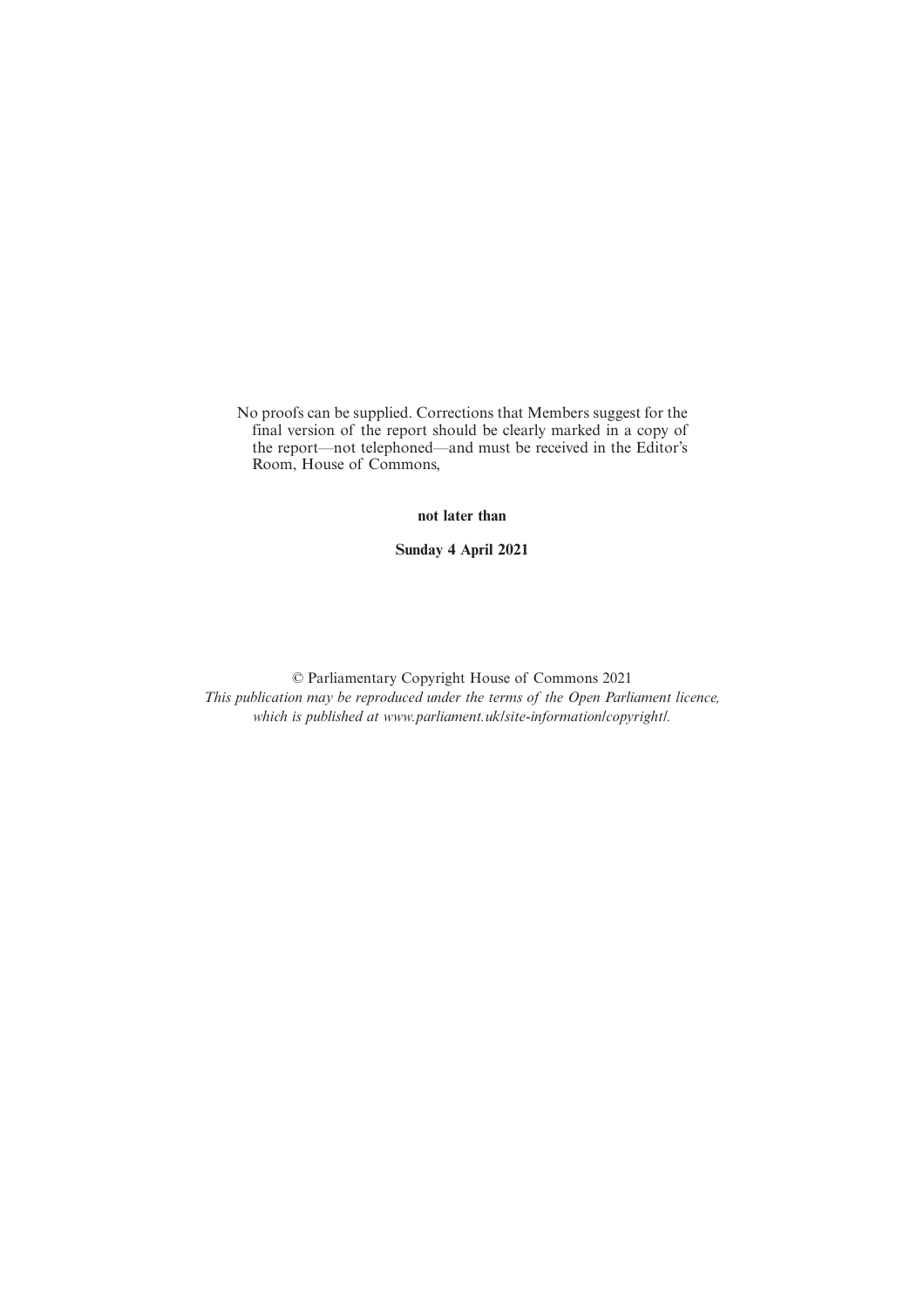### **The Committee consisted of the following Members:**

*Chair:* JAMES SUNDERLAND

- † Anderson, Stuart *(Wolverhampton South West)* (Con)
- † Antoniazzi, Tonia *(Gower)* (Lab)
- † Carden, Dan *(Liverpool, Walton)* (Lab)
- † Dines, Miss Sarah *(Derbyshire Dales)* (Con)
- † Docherty, Leo *(Aldershot)* (Con)
- † Docherty-Hughes, Martin *(West Dunbartonshire)* (SNP)
- † Henry, Darren *(Broxtowe)* (Con)
- † Hodgson, Mrs Sharon *(Washington and Sunderland West)* (Lab)
- † Holden, Mr Richard *(North West Durham)* (Con)
- † Jones, Mr Kevan *(North Durham)* (Lab)
- † Lopresti, Jack *(Filton and Bradley Stoke)* (Con)
- † Mercer, Johnny *(Minister for Defence People and Veterans)*
- † Monaghan, Carol *(Glasgow North West)* (SNP)
- † Morgan, Stephen *(Portsmouth South)* (Lab)
- † Wheeler, Mrs Heather *(South Derbyshire)* (Con)

Yohanna Sallberg, Matthew Congreve, *Committee Clerks*

**† attended the Committee**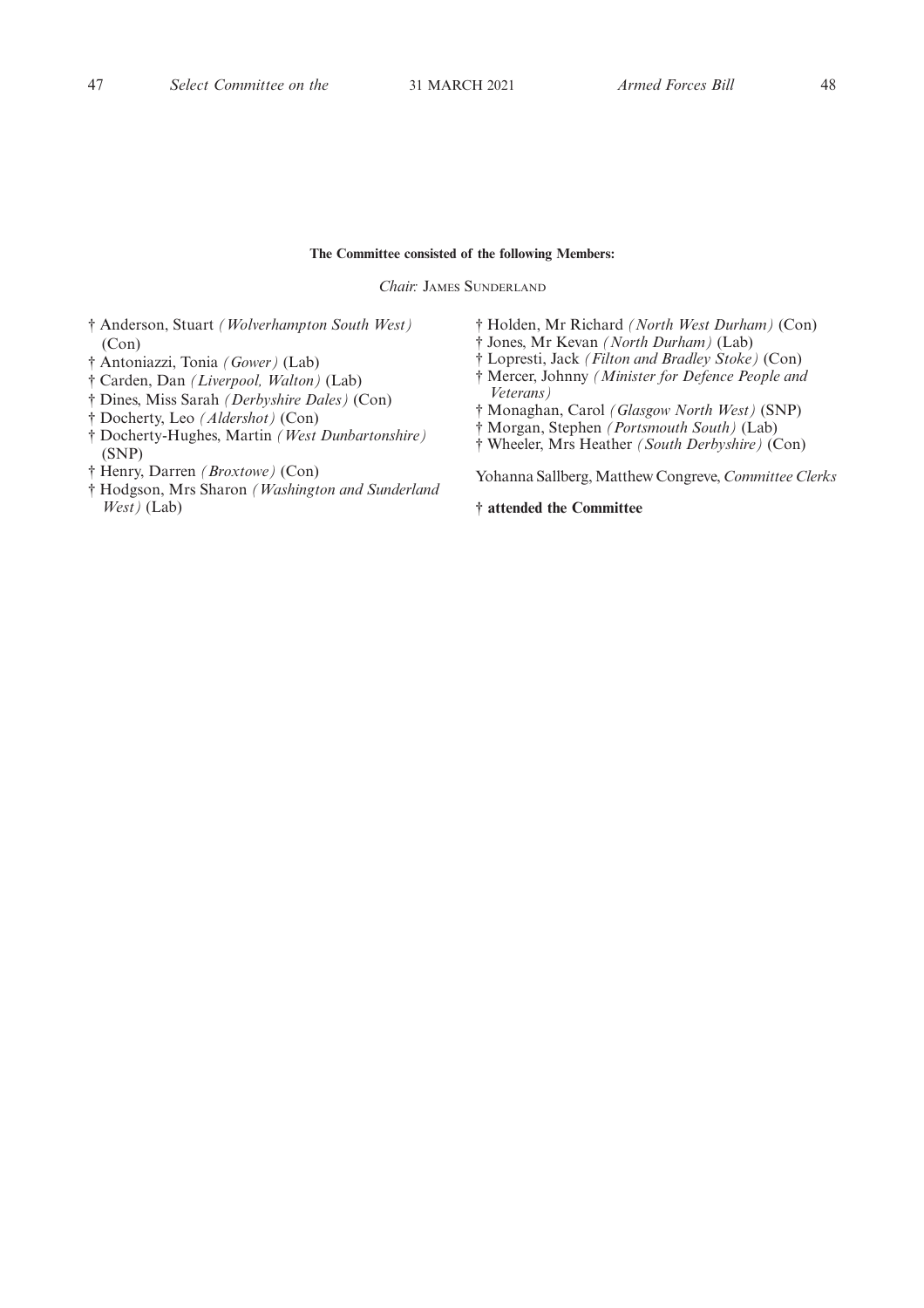# Select Committee on the Armed Forces Bill

*Wednesday 31 March 2021*

[JAMES SUNDERLAND *in the Chair*]

## **Armed Forces Bill**

9 am

**The Chair:** Before we begin, I remind Members that *Hansard* colleagues would be grateful if you could email your speaking notes to hansardnotes@parliament.uk. As before, to indicate that you wish to speak, please raise your hand in front of the camera or use the "hand up" function in Zoom. To intervene or to make a point of order, please unmute and state that. Members being intervened on are reminded to repeat any part of their speech that may have been interrupted by the intervention.

Before we proceed, I will make a handful of short admin points. First, new clauses are being voted on in numerical order—so at the end, even if they are grouped. We agreed on day one that Members could intervene directly on the person speaking, or equally by putting their hand up. Spontaneity is important in the debate. We will go to the very end of all the new clauses and votes today. It may take longer or shorter than the allotted time. Once again, this is a brand new way of working for all of us, so please be patient.

#### **New Clause 4**

ARMED FORCES REPRESENTATIVE BODY

"(1) The Armed Forces Act 2006 is amended as follows.

(2) After section 333 insert the following new clause—

'333A Armed Forces Representative Body

In accordance with HM Government's obligations under Article 11 of the European Convention on Human Rights, there is to be an Armed Forces Representative Body, existing outside the rank structure, but accountable to members and to Parliament in order to:

- (a) represent personnel in matters of discipline: summary hearings, courts martial and other disciplinary hearings;
- (b) aid personnel in the redress of individual grievances, and through the service complaints process;
- (c) negotiate on behalf of personnel on matters relating to, but not limited to pay, terms and conditions and terms of enlistment;
- (d) act as an advocate for general welfare of personnel during and immediately after their enlistment.

This Representative Body shall not have the ability to strike.'"—*(Martin Docherty-Hughes.)*

*This new clause would oblige the UK Government to legislate for the creation of an Armed Forces Representative Body similar to the Police Federation.*

*Brought up, and read the First time.*

**Martin Docherty-Hughes**(West Dunbartonshire) (SNP): I beg to move, That the clause be read a Second time.

**The Chair:** With this it will be convenient to discuss new clause 19— *Armed Forces Federation—*

- "(1) The Armed Forces Act 2006 is amended as follows.
- (2) After section 333, insert the following new clauses—
	- '333A Armed Forces Federation

(1) There shall be an Armed Forces Federation for the United Kingdom for the purpose of representing members of the Armed Forces in the United Kingdom in all matters affecting their welfare and efficiency, except for—

- (a) questions of promotion affecting individuals, and
- (b) (subject to subsection (2)) questions of discipline affecting individuals.

(2) The Armed Forces Federation may represent a member of the armed forces at any proceedings or on an appeal from any such proceedings.

(3) The Armed Forces Federation shall act through local and central representative bodies.

(4) This section applies to reservists of the Armed Forces as it applies to members of the Armed Forces, and references to the Armed Forces shall be construed accordingly.

333B Regulations for the Armed Forces Federation

'(1) The Secretary of State may by regulations—

- (a) prescribe the constitution and proceedings of the Armed Forces Federation, or
- (b) authorise the Federation to make rules concerning such matters relating to their constitution and proceedings as may be specified in the regulations.

(2) Without prejudice to the generality of subsection (1), regulations under this section may make provision—

- (a) with respect to the membership of the Federation;
- (b) with respect to the raising of funds by the Federation by voluntary subscription and the use and management of funds derived from such subscriptions;
- (c) with respect to the manner in which representations may be made by committees or bodies of the Federation to officers of the Armed Forces and the Secretary of State; and
- (d) for the payment by the Secretary of State of expenses incurred in connection with the Federation and for the use by the Federation of premises provided by local Armed Forces bodies for Armed Forces purposes.

(3) Regulations under this section may contain such supplementary and transitional provisions as appear to the Secretary of State to be appropriate, including provisions adapting references in any enactment (including this Act) to committees or other bodies of the Federation.

(4) A statutory instrument containing regulations under this section shall be subject to annulment in pursuance of a resolution of either House of Parliament.

(5) This section applies to reservists of the Armed Forces as it applies to members of the Armed Forces.'"

*This new clause would create a representative body for the Armed Forces, akin to the Police Federation.*

**Martin Docherty-Hughes:** Good morning to my colleagues in Committee. For a Bill that for some time tried to narrow in scope, the Armed Forces Bill has always had a way of getting us to debate some quite meaty and fundamental issues about who we want to be as a political state. If I say so myself, new clause 4, at least for the Opposition, brings together most of the threads that we have been talking about over the last month. Some on the Committee, including current and former members of the Defence Committee, will, I am sure, be bored stiff of my going on about an armed forces representative body, because I have been banging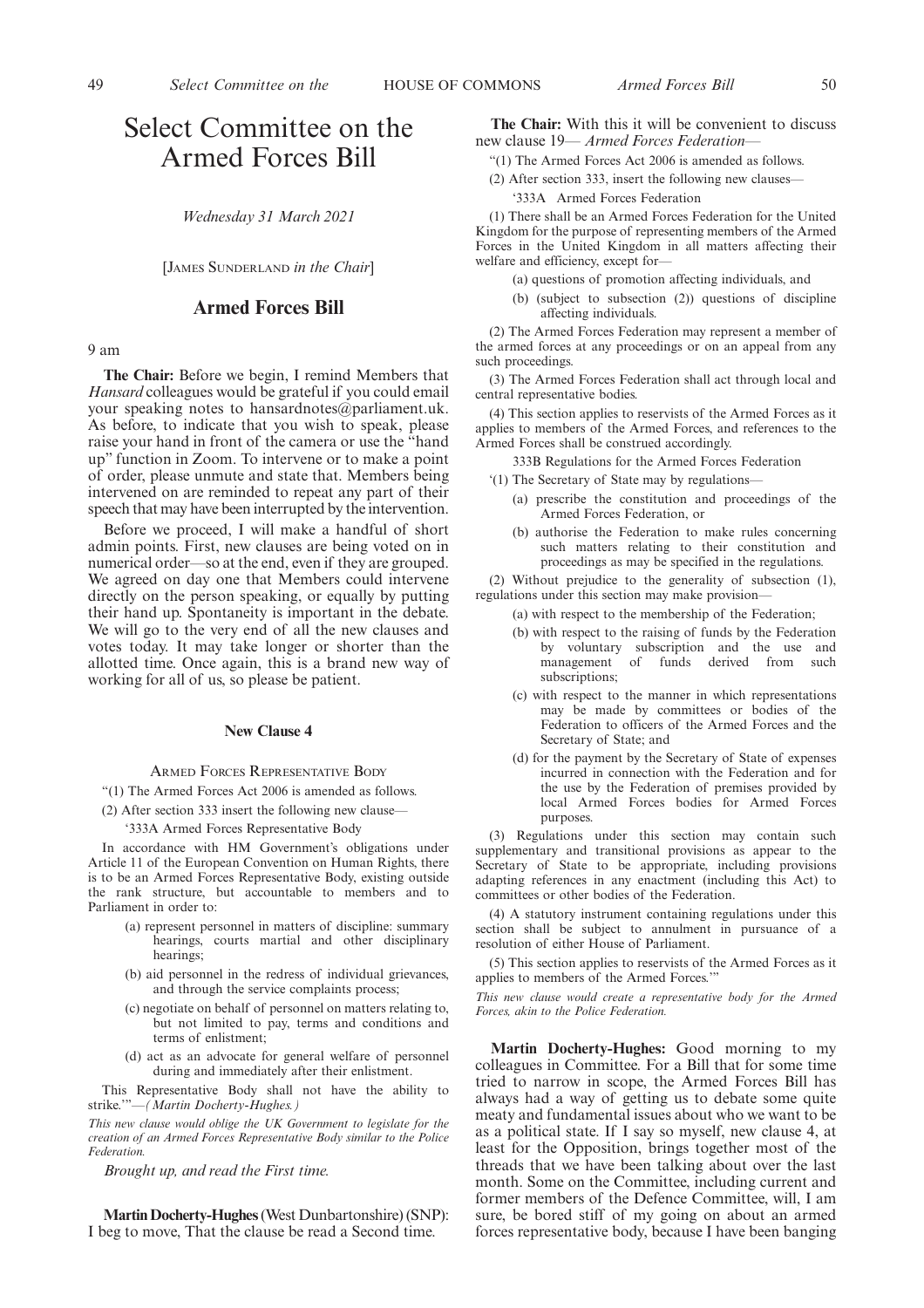on about it before my private Member's Bill in 2018 and since. I will try not to go over too many of the points that I made in that speech three years ago.

Since I became a member of the Defence Committee in 2017, I have lost count of the number of witnesses that we have had before us who have spoken about the difficulty in achieving institutional and organisational change in the Ministry of Defence, not just in personnel but in other areas such as procurement. The MOD has the fifth-largest budget in Whitehall, and if it were a city it would be bigger than Dundee or Brighton, so from my perspective, why on earth do we continue to create hideously complicated, bespoke personnel solutions when there exists a model of employer-employee relations that works for the rest of society? Is that not the very point of a whole-of-society approach to defence?

While I continue to be impressed by the knowledge, dedication and positivity of those who work in the military charity sector, I have no doubt that the multifarious nature of the sector is easily exploited by the Ministry of Defence to ensure that it keeps things exactly as it likes them. A proper representative body would be able to encompass the diversity of the armed forces family, and speak with one strong voice that Secretaries of State and the Government could not ignore when it was convenient.

Take the recent Overseas Operations (Service Personnel and Veterans) Bill. Although no one in the Opposition was likely to support it in principle, I understood the genuinely held beliefs of colleagues who wanted to see an end to repeated and vexatious prosecutions. The Ministry of Defence understood that also, and very astutely slipped in part 2 of the Bill, which put time limits on the ability of personnel to take action against the failings of the Ministry of Defence as an employer, cleverly packaging two unrelated issues together to ensure that the downside—the UK's commitment to the international rule of law being watered down—was sweetened by giving more protection against actions by the very people that the Bill was supposed to protect.

I do not think that a proper representative body would have allowed that to pass, even if it supported the principles of the Bill, because it would have understood it to be the pig in the poke that it was. My final point is about the difference between the Scottish National party's new clause 4 and our colleagues in the Labour party's new clause 19 on an armed forces federation. I believe the principal difference between the two—I am happy to be corrected—is that new clause 19 seeks to create a federation that represents personnel in all matters except pay. From the conversations I have had with colleagues, I understand what provisions they would like to put in place to ensure that personnel are represented in pay negotiations, but I would like to hear more about why they think that the trade union-style model does not work in this specific instance.

In the week after the highest-ranking officer in the British Army for quite some time was convicted of a crime, the financial rewards for those in higher ranks come sharply into focus, with all the associated layers of class subtlety ingrained within the armed forces that this contains. We all know, even if we are afraid to say it, that there will not be many pongoes or matelots getting help to send their weans to private school, despite the fact that they undertake the most dangerous and demanding roles in the military.

**The Minister for Defence People and Veterans (Johnny Mercer):** I just thought that I would factually correct a couple of issues. The stuff around the education allowance is cross-ranks, so playing to class divisions is just a load of nonsense, as was the rest about leveraging in pieces to another Bill. Does my hon. Friend understand the causal link between civilian claims and part 2 of the Bill, leading to part 1 and criminal prosecutions, or is this just some sort of diatribe against the whole thing?

**Martin Docherty-Hughes:** It seems as though the Minister has woken up rather grumpy this morning. I do not think we see the lower ranks being found guilty of manipulating their position to pay for their weans to go to private school.

# **Johnny Mercer:** They have.

#### **Martin Docherty-Hughes:** We will move on.

**Carol Monaghan** (Glasgow North West) (SNP): The Minister is quite correct to say that a private school allowance or boarding school allowance is available across every rank, so we agree that that is factually correct. What is also factually correct is that it is almost exclusively utilised by commissioned officers rather than non-commissioned ranks.

**Martin Docherty-Hughes:** I am grateful to my hon. Friend for reminding the Minister of his own policy.

**Johnny Mercer:** Will my hon. Friend give way?

**Martin Docherty-Hughes:** I am not giving way any further. The Minister has had enough time; he has had plenty of time. I am afraid the Minister will just need to sit down and mute himself.

Negotiating pay and conditions was essential to the betterment of working-class people in the shipbuilding and associated industries that many of my forebears served in. I cannot imagine why that would not be the case for those members of my family and for my constituents serving in the armed forces today.

As with all the other new clauses that my hon. Friend the Member for Glasgow North West and I have tabled, I do not expect new clause 4 to pass, but I ask Members of the governing party to reflect on the fact that this may be the way things have always been done or part of the charm of serving in the armed forces, but young people today will increasingly ask themselves why working in the NHS comes with a framework of obligations that people can expect from their employers and a host of independent advice that they can rely on, whereas public service in the armed forces does not. No amount of effusive praise that we give them in the House of Commons makes up for that.

One Armed Forces Day or Week each year does not make up for the 365-days-a-year protection that would be created by an organisation that allowed them all to speak with one strong voice. That is why I think an armed forces representative body gets to the very heart of everything we have been talking about on this Bill Committee—to the heart of what kind of country we want to live in, and how the social contract between the Government, the people and their armed forces should work.

**Stephen Morgan** (Portsmouth South) (Lab): New clause 19 is designed to provide for the establishment of a federation for the armed forces. It owes much to the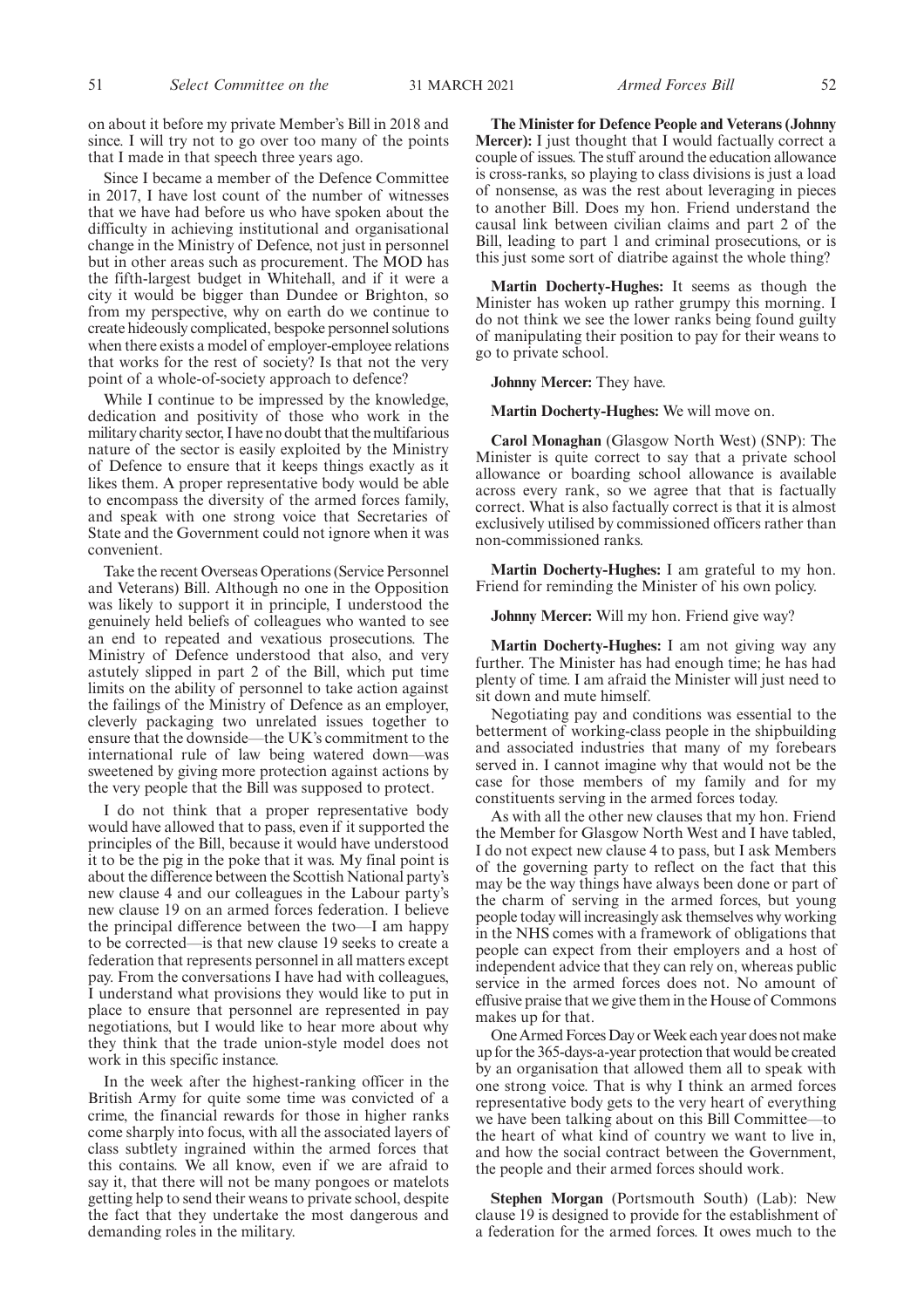#### *[Stephen Morgan]*

British Armed Forces Federation, which pioneered service representation. This issue has been close to the heart of my right hon. Friend the Member for North Durham, and I am loth to let an Armed Forces Bill go without raising it. It has been clear for some time that the armed forces need independent advice and representation. Witnesses that I have seen before this Committee have reinforced that point and we continue to hear shocking stories of abuse that takes place within units. We have also heard that continued delays discourage the use of the service complaints system, and of a concerning perception that someone's career will be under threat if they complain persistently. Most members of the armed forces have also endured a real-terms pay cut for most of the last decade.

Given the renewed emphasis that Ministers appear to be placing on the value of people as assets to national defence, the time may be right to formalise representation and support for service personnel on issues such as welfare and pay. I want to stress that this federation would not be equivalent to a trade union for the armed forces. It would not conduct or condone any form of industrial action or insubordination within the armed forces. The federation would work with the Ministry of Defence to put in place a form of understanding that could deal with such issues. It would also recognise the importance of the chain of command. We can learn from positive forerunners such as the British Armed Forces Federation, which clearly reinforces the point that the chain of command is to be recognised, not overridden.

Although the proposal might be seen to be radical or dangerous by some, other nations, including the US and Australia, already have similar models embedded into existing military command structures. Given that Ministers in this Government have been so fond of looking to Australia for solutions, I hope that they will feel able to do so again. The nominally independent Armed Forces Pay Review Body and the service complaints ombudsman present a clear direction of travel towards independence.

Our armed forces give their lives for us. Ministers should seize this opportunity and also give them a voice.

**Carol Monaghan:** I just want to add a couple of comments. Both these new clauses seem to worry the Government, and we have to wonder why. I think many personnel will wonder, "Why would the Government not wish to support these proposals?" A body that can speak for armed forces personnel on issues such as housing, terms and conditions, and pay would surely be a benefit. If personnel could raise these issues themselves, it could avoid situations such as those that we have seen recently through the National Audit Office report on the poor quality of single living accommodation.

It is important that we look at other bodies that work. The Police Federation would be a good example. In the Police Federation, individuals do not have the ability to strike and there is no threat to the chain of command. Despite us raising these issues time and again, the Government simply throw the same lazy arguments back at us. Those lazy arguments include, "We don't want anything that undermines the chain of command." This organisation would operate separately; it would be a body that personnel could go to without breaching the chain of command. All of us here understand the importance of that.

What arguments is the Minister going to come up with for opposing these new clauses? We have heard the same arguments time and again on strikes and chain of command, but we have said that these new clauses are no threat to those things. What can the Minister tell us other than that? Why would he not want to support personnel when they are looking for improvement? I do not think any of us would argue about what they want. They want decent housing, and decent terms and conditions; and we should not have any problem with that. I am really interested to hear what the Minister has to say.

**Johnny Mercer:**What we have seen there is the granularity of the problem when it comes to debating these issues. The Scottish nationalist party Members have put forward two things that are fundamentally and factually inaccurate to support their argument—

**Carol Monaghan:** On a point of order, Mr Sunderland. Could you remind the Minister that the name of our party is the Scottish National party? He is using that other term deliberately and continues to do so.

#### 9.15 am

**The Chair:** The point of order has been noted; I have no doubt that the Minister is aware.

**Johnny Mercer:** Colleagues have put forward two arguments that are factually not true. I just do not know how to respond when colleagues put forward points of view that they know to be untrue, which I correct on the record, yet they still advance them as though they are on some crusade for the benefit of the members of our armed forces. It really is sixth-form-debating-level behaviour and it means that I cannot respond to their points—

### **Carol Monaghan:** Will the Minister give way?

**Johnny Mercer:** No, I will not give way, because my hon. Friends even corrected each other when one said that the continuity of education allowance was only for officers, which it is not, and then split between commissioned—

**Carol Monaghan:** On a point of order, Mr Sunderland. The Minister is now trying to rewrite the record. I was very careful in what I said and I pointed out to him that I agreed 100% with what he said about the education allowance being available for all. However, I did say that it was almost exclusively used by officers, and that is the case.

**Johnny Mercer:** It is not the case; it is about a 45%-55% split.

**Martin Docherty-Hughes:** Will the Minister give way?

**Johnny Mercer:** I would be delighted to give way.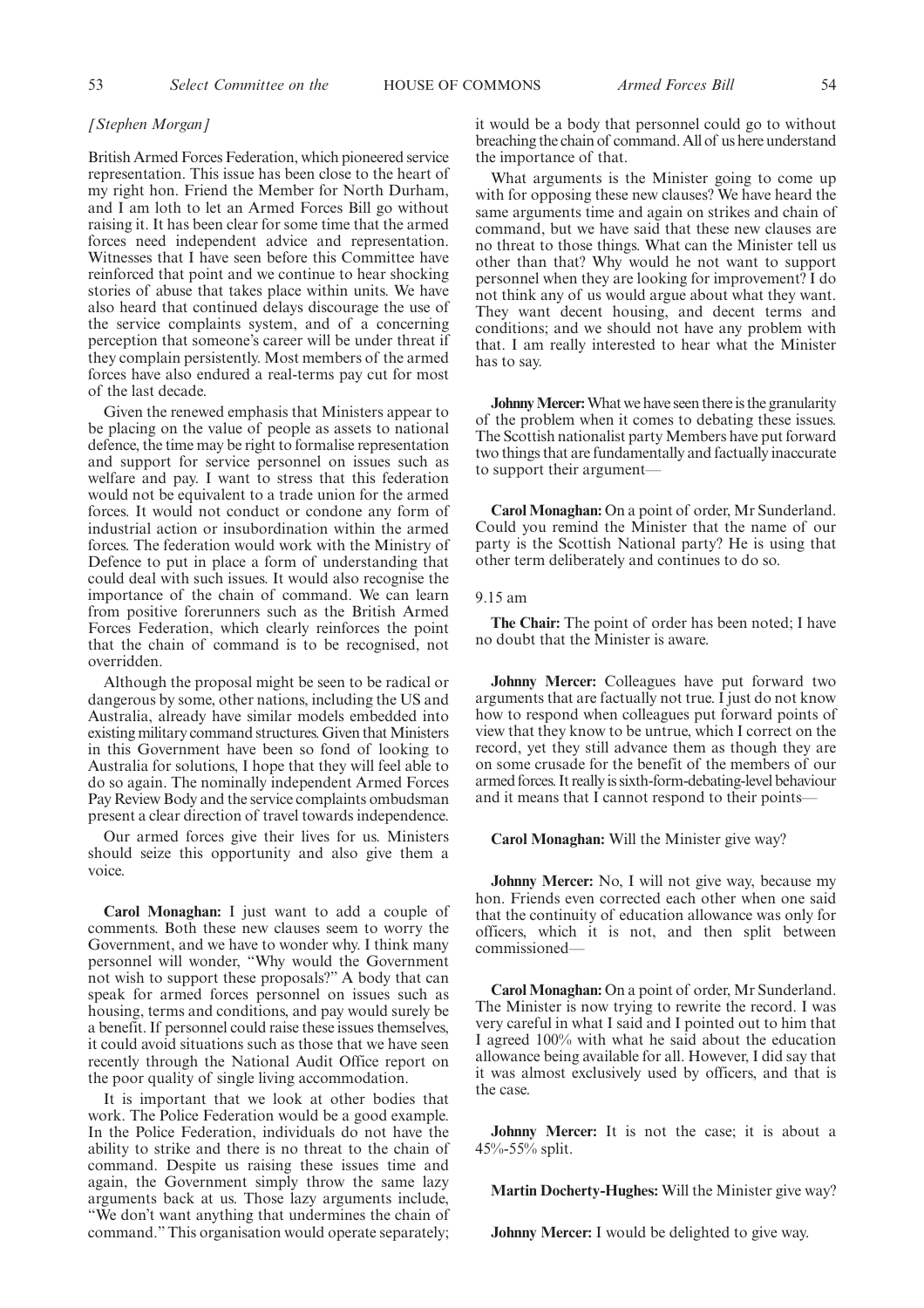**Martin Docherty-Hughes:** I am concerned that the Minister is trying to rewrite the record, because all I said—I will remind myself of what I said—was that the most senior member of the armed forces, or of the Army at that point, was found guilty of misusing that fund. I never said anything about anybody not being able to access it.

**Johnny Mercer:** No, the hon. Gentleman said that matelots and pongoes, the lower ranks, do not get to use the fund, which is factually incorrect. I am sorry; I do not mean to be obtuse with Members, but I have come into this role to serve members of the armed forces and I will not stand idly by if people make things up. If someone is going to debate these issues and bring forward things that are not true, which I am afraid largely emanate from the Scottish nationalist party, it will be very difficult to engage. However, I will address the other points.

The new clauses seek to create through primary legislation a representative body for the armed forces that is similar in many respects to the Police Federation. New clause 19 proposes that details of how such a federation would operate would be set out in regulations. Of course the Government understand that Members from all parties in the House wish to support our armed forces and protect their interests; that is at the heart of what we do and I believe our actions show that. However, we are not persuaded that there is a requirement or indeed a groundswell of support for a federation along the lines that have been suggested. The interests of our armed forces personnel are already represented through a range of mechanisms, not least the chain of command.

On matters of pay, the Armed Forces Pay Review Body and the Senior Salaries Review Body provide annual recommendations on pay for the armed forces to the Prime Minister. Evidence is gathered from a number of sources, including the bodies commissioning their own independent analysis of pay comparability and taking written and oral evidence from the MOD and from service families federations, as well as spending a significant amount of time visiting military establishments within the UK and overseas.

Staying on the subject of pay, I should highlight that the X-Factor addition to basic military pay, which is currently at 14.5%, recognises the special conditions of military life, including limits on the ability of service personnel to negotiate on this issue.

**Mr Kevan Jones** (North Durham) (Lab): Will the Minister give way?

**Johnny Mercer:** I would be delighted to give way.

**Mr Jones:** The Minister is making various claims about the Armed Forces Pay Review Body, and he is correct that it does great work in assessing the different effects of armed forces life, but it depends on Ministers and the Treasury accepting its recommendations. There was not a problem until 2010, but there has been since. How do ordinary members of the armed forces ensure that their pay issues are taken into account if the Government, who have ignored the recommendations of the Armed Forces Pay Review Body on numerous occasions since 2010, ignore those recommendations?

**Johnny Mercer:** They have not ignored them. I sat on the last one, and I advocated for the pay of the armed forces. The Government have a clear role when it comes to pay across the public sector. They work hard to maintain the independence of these bodies, which are robust in challenging the Government to make sure our people are paid fairly. My right hon. Friend will have seen that the integrated review talks about a new way of operating, which will have to be reflected in a new reward and recognition scheme that looks at pay across the ranks, across the trades and across employment, to make sure that people are remunerated and recognised in line with what we are asking them to do. I understand the point he is making, but I do not accept that the Government have turned down these recommendations and are cracking on willy-nilly with pay.

**Mr Jones:** I accept that the Minister might accept the pay review body's recommendations, but he does not implement them. In 2013 the Government refused to reappoint Professor Alasdair Smith when he recommended things they did not like. There was not a problem until 2010, but since 2010, although the Conservative party says it stands for the armed forces, the Government have not implemented the pay review body's recommendations. As we heard earlier, it would be okay not to have a representative body if the Government automatically accepted the pay review body's recommendations, which I am proud that the last Labour Government did, but this Government have not done that.

**Johnny Mercer:** Okay. Staying with the subject of pay, I should highlight that the X-factor addition to basic military pay, which is currently at 14.5%, recognises the special conditions of military life, including limits on the ability of service personnel to negotiate on this issue.

Importantly, the service complaints ombudsman provides independent and impartial scrutiny of the handling of service complaints made by members of the UK armed forces regarding any aspect of their service life. Improvements to the service complaints process are being progressed, and those do not require primary legislation, although there is one small measure in the Bill that seeks to change the legislation in certain circumstances.

I should also mention that there are provisions in the service complaints system and the service justice system for support to be provided to those who make complaints or allegations, and to those who are the subject of such actions. There is also legal aid for those facing charges in the service courts, and there are assisting officers at summary hearings.

The Committee can be assured that individuals are not left without support and assistance. On many other issues, the Soldiers, Sailors, Airmen and Families Association, the Royal Naval Association, the Royal Air Forces Association, Veterans UK and a great many more regimental associations and groups throughout the country have regular access to the chain of command and Ministers to represent their members' interests. As I mentioned, the chain of command remains an important route through which personnel can make representations about matters of interest and concern.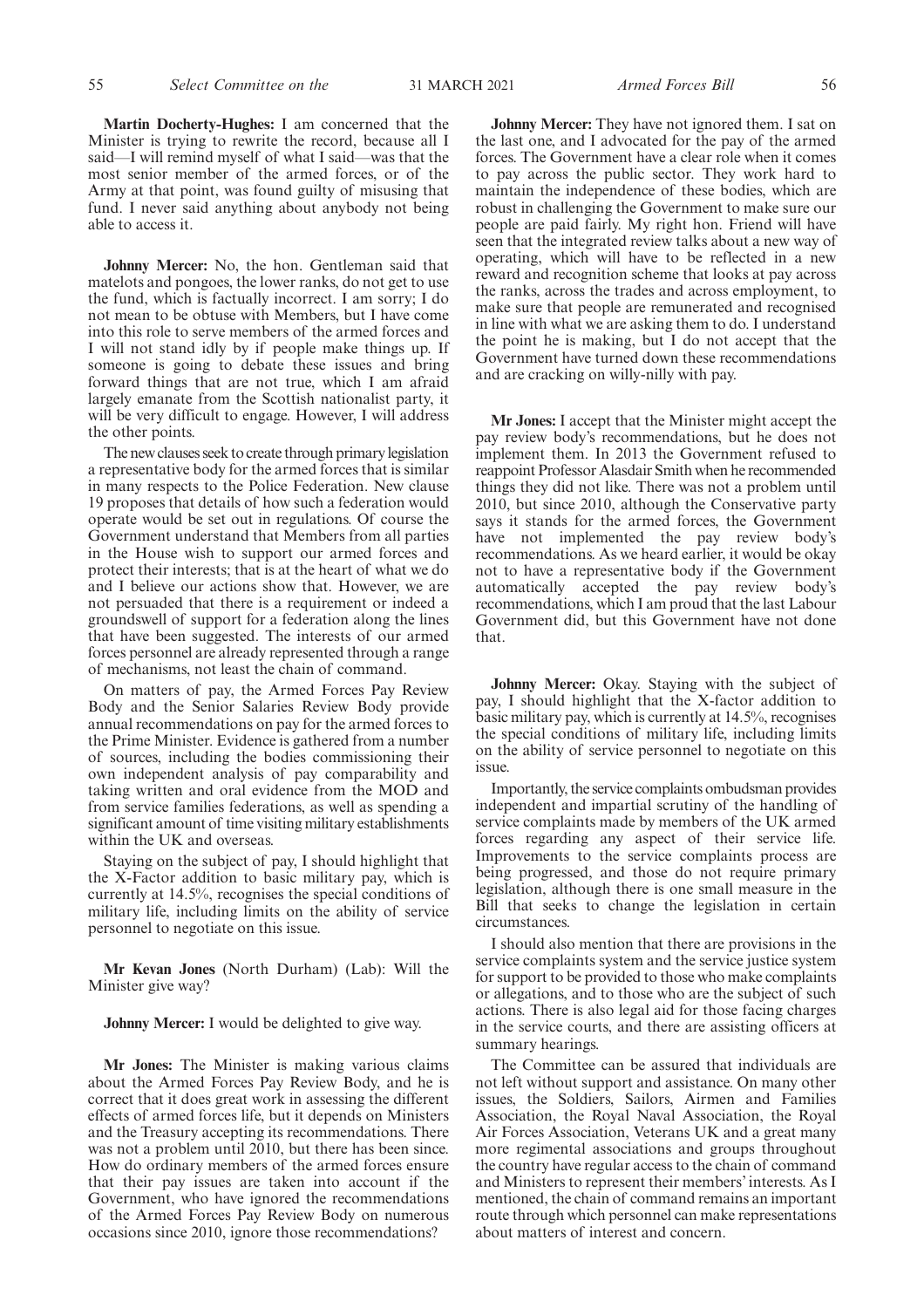### *[Johnny Mercer]*

In addition, there are a range of other mechanisms for service personnel to have a voice on matters that concern them. The annual armed forces continuous attitude survey asks personnel about all aspects of their service life, and the results are used to inform the development of policy and to measure the impact of decisions affecting personnel, including major programmes and the armed forces covenant. The survey results are published. I should add that service personnel play an active role in the development of policies that affect them, and I see that every day in the work that goes on under the Chief of Defence People, Lieutenant General James Swift.

The Committee might not be aware that the Chiefs of Staff Committee, chaired by the Chief of the Defence Staff, has a WO1, Mr Haughton, as its senior enlisted adviser, and he has a voice on all the matters that come before that committee. As a further example of our commitment to improving diversity, all Army officers at two-star and above have a reverse mentor, which supports diversity of thought across all areas of the service.

Finally, Ministers and senior officers hold regular town hall meetings for all staff—service and civilians—to brief them on developments and issues and provide an opportunity for everyone to ask questions about those developments.

**Tonia Antoniazzi** (Gower) (Lab): I hope the Minister enjoys his virtual visit to Gower. Has that already taken place?

**Johnny Mercer:** I have not been to Gower.

**Tonia Antoniazzi:** Sorry, I thought the Minister was paying a visit—a virtual one.

Anyway, in written evidence, Forward Assist said:

"Survivors need military leaders to both hear them and protect them when they make complaints. Sadly, in many cases the current system allows victims to remain hidden, silenced and unacknowledged whilst perpetrators are free to offend again."

Does the Minister agree with that? What he is saying goes against that.

**Johnny Mercer:** May I ask my hon. Friend to repeat that? I did not understand the question.

**Tonia Antoniazzi:** We had written evidence, and I wonder if the Minister agrees with it. He says that there is a sufficient system in place, but Forward Assist said:

"Survivors need military leaders to both hear them and protect them when they make complaints. Sadly, in many cases the current system allows victims to remain hidden, silenced and unacknowledged whilst perpetrators are free to offend again.'

That really concerns me.

**Johnny Mercer:** Yes, it really concerns me. Forward Assist does a load of brilliant work in this area, and I have been clear on the record before that too many incidents of unacceptable behaviour go on. The female experience in the military is nowhere near where I want it to be. We are contributing to the Defence Sub-Committee inquiry on the female experience, and I will be the Minister answering that. That is all acknowledged. I think that is a separate matter from a representative body.

I hope that I have clearly explained the rationale for the Government's approach and the provisions that do exist and that, following those assurances, the hon. Member for West Dunbartonshire will agree to withdraw the new clause.

**Martin Docherty-Hughes:** I am afraid that I will not withdraw the new clause but press it to a vote.

*Question put,* That the clause be read a Second time.

*The Committee divided:* Ayes 7, Noes 8.

**Division No. 3]**

#### **AYES**

Antoniazzi, Tonia Carden, Dan Docherty-Hughes, Martin Hodgson, Mrs Sharon

#### **NOES**

Anderson, Stuart Dines, Miss Sarah Docherty, Leo Henry, Darren

Holden, Mr Richard Lopresti, Jack Mercer, Johnny Wheeler, Mrs Heather

Jones, rh Mr Kevan Monaghan, Carol Morgan, Stephen

*Question accordingly negatived.*

#### **New Clause 5**

UPDATING GENDER NEUTRAL DRAFTING

"(1) Section 1 of the Armed Forces Act 2006 is amended as follows—

(2) In subsection (1) for 'he' substitute 'they'.

(3) In subsection (1)(c) for 'him' substitute 'them'.

(4) In subsection (2) for 'he' substitute 'they'."—*(Carol Monaghan.)*

*This new clause would allow for gender neutral language to be used in legislation pertaining to service personnel.*

*Brought up, and read the First time.*

### 9.30 am

**Carol Monaghan:** I beg to move, that the clause be read a Second time.

I hope the Committee will agree to the new clause, which would establish gender-neutral drafting in the Armed Forces Act 2006. The Act should reflect the diversity of military service personnel and veterans in the UK armed forces. The armed forces should be a safe and inclusive environment for all those who serve, regardless of gender, sexual orientation, religion, ethnicity or class. That inclusivity and respect must permeate all levels of military organisation, including at legislative level. By adopting gender-neutral language in the Armed Forces Act, we can demonstrate that the legal commitment to inclusivity for all gender identities permeates it. Words have power, and language matters. It is important that we adapt the legislation to reflect the true democracy of our armed forces, and I hope the Government feel able to support this new clause.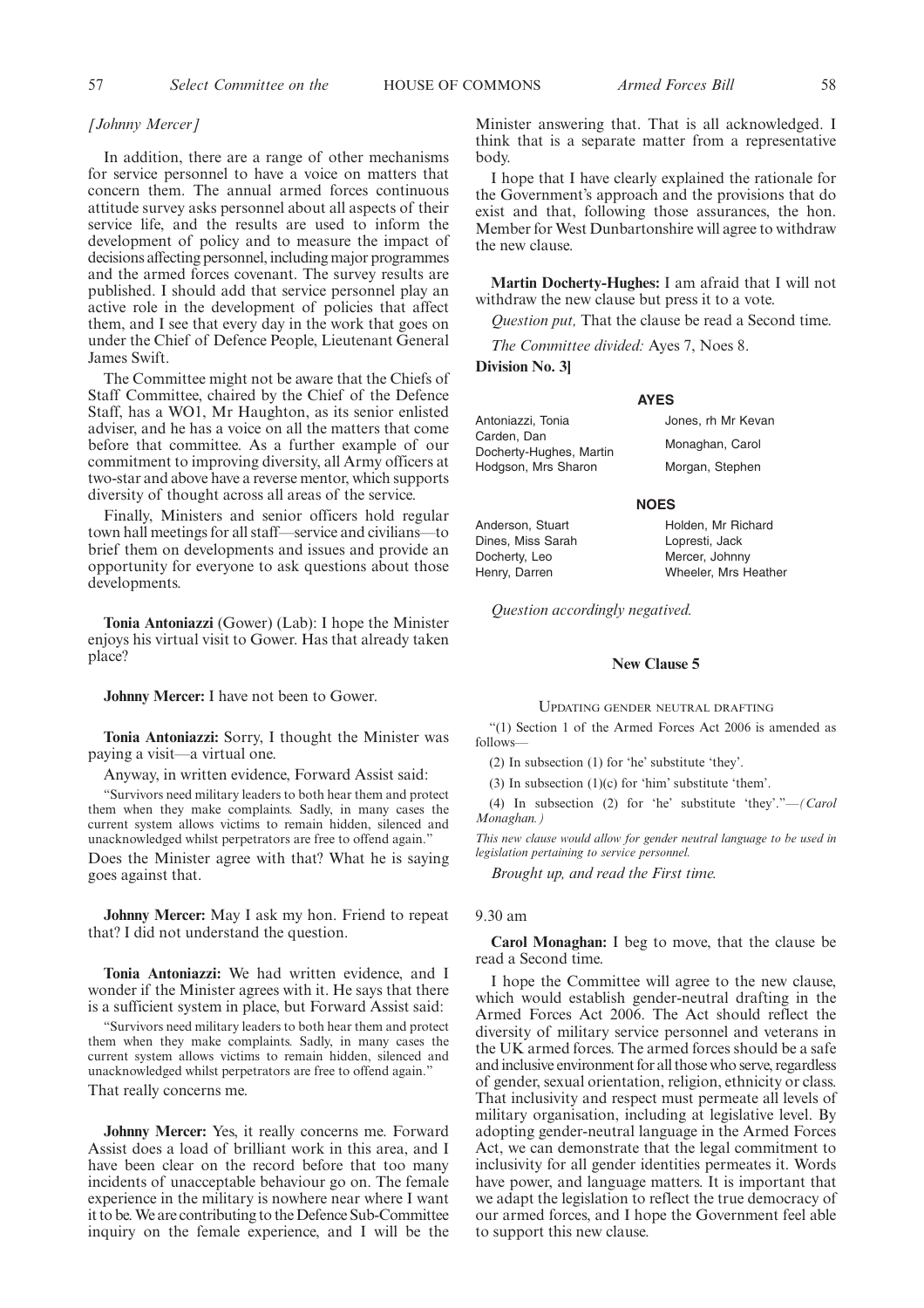**Johnny Mercer:** Hon. Members seek to amend section 1 of the Armed Forces Act 2006 by substituting the gender-specific words in that text with gender-neutral language. Clearly, gender-neutral drafting in legislation is important, and it has been deemed essential by successive Governments in recent times. The practice now is that new primary legislation is drafted in a gender-neutral way. On 8 March 2007, the then Leader of the House of Commons, Mr Jack Straw, announced that all future Government Bills would be gender neutral

"so far as it is practicable".—[*Official Report*, 8 March 2007; Vol. 457, c. 143W.]

That approach is reflected in the Office of the Parliamentary Counsel's current drafting guidance. In accordance with that guidance, this Bill, including the amendments it makes to the Armed Forces Act 2006, has been drafted in a gender-neutral way.

However, the Armed Forces Act 2006 was drafted before the new approach of gender-neutral language was adopted, and it is not drafted in a gender-neutral way. While, as I say, the practice is now to draft in a gender-neutral way, it is not the Government's practice to update language in all legislation that is not otherwise being amended. In short, it is one thing to insert genderneutral legislation, as this Bill does; it is quite another to revise existing legislative text, as this new clause proposes.

Further, from a common-sense perspective, the proposed new clause is rather narrow, seeking only to amend one small part of the Armed Forces Act 2006 and leaving much of the Act in the old, gendered-pronoun style. Conversely, it would be rather impractical and timeconsuming to revisit the entirety of the Act. The Government will, of course, continue to adopt genderneutral drafting when amending the Armed Forces Act 2006 for other reasons. On that basis, I hope the hon. Member will agree to withdraw her new clause.

**Carol Monaghan:** The Minister's response is rather disappointing. Yes, this new clause does refer to just one part of the 2006 Act, but it was hoped that that would then permeate through all of the Act. It is disappointing, when we are talking about the importance of diversity in the armed forces, that the Minister is not willing to look at this proposal. It would not be a huge amount of work to amend the entire Act; it would simply involve updating these particular gender-specific words. I am not going to push this new clause to a vote, but I am disappointed by the Minister's response. I beg to ask leave to withdraw the motion.

*Clause, by leave, withdrawn.*

#### **New Clause 6**

#### DUTY OF CARE FOR ALCOHOL, DRUGS AND GAMBLING DISORDERS

"(1) The Armed Forces Act 2006 is amended as follows.

(2) After section  $20(2)(d)$  insert—

'(e) the person is dependent on, or has a propensity to misuse, alcohol or drugs.'

 $(3)$  After section 20 $(3)$  insert-

'(3A) The Secretary of State has a duty of care to offer a specific pathway for support and treatment for current and previously serving service personnel who experience—

(a) a propensity to misuse, alcohol and drugs,

(b) alcohol or drug dependency, and

(c) gambling disorder.

(3B) The Secretary of State must include in the annual Armed Forces Covenant report—

- (a) the number of people accessing treatment and support as set out in section (1), and
- (b) the current provisions for rehabilitation facilities for Armed Forces personnel who are experiencing a propensity to misuse or have a dependency on alcohol, drugs and gambling.'"—*(Dan Carden.)*

*This new clause places a duty of care onto the Ministry of Defence to provide treatment pathways to serving personnel and veterans who experience alcohol, drug and gambling disorders and will include the number of people accessing treatment and current rehabilitation provisions in the annual Armed Forces Covenant report.*

*Brought up, and read the First time.*

**Dan Carden** (Liverpool, Walton) (Lab): I beg to move, That the clause be read a Second time.

This new clause would place a duty of care on the Ministry of Defence in relation to finding a pathway to treatment for people suffering with addiction. We are familiar with the existing narrative that many of our armed forces community will, at some stage, struggle with their mental health. While there is agreement that we must prioritise the mental health and wellbeing of our armed forces, alcohol, drug and gambling use disorders—otherwise known as addiction—do not receive the same consideration, and serving personnel and veterans experiencing addiction are being failed by the current system.

In society, we should afford the same attention, resources and support to addiction as to any other mental health matter, because addiction is an illness—an illness with a higher prevalence across the services. The new clause would place a duty of care on the Ministry of Defence to ensure that it has a role to play in finding a pathway to treatment for those men and women who have given service. Combat Stress confirms that military personnel are more likely to suffer from substance misuse problems than civilians, yet there is only one veteran-specific addiction treatment facility in the whole of the UK—Tom Harrison House, in Anfield, in my constituency.

Turning to alcohol, drugs and gambling in times of uncertainty or hardship is normalised in the UK. The latest Office for National Statistics alcohol-specific deaths data show that this is now a national crisis. Our armed forces are a niche community with distinct values that make engagement with local services difficult. Many veterans and their families are isolated and do not receive the treatment they need and deserve. I have met many veterans visiting Tom Harrison House who felt completely let down by the MOD. I am yet to meet one who has received the support they need for their addiction through the Army, Navy or Air Force. Too often—in fact, it is the norm—people have to hit rock bottom to get picked up and offered support. Even then, treatment is not always available. One veteran told me:

"I gave my life to service, I was trained to lack empathy; conditioned to survive; asking for help was a weakness; encouraged to drink and when there was nothing left for me to give, I was discharged, without any re-conditioning, no support; completely alone.

#### That experience is unacceptable.

We just do not know how many veterans experience substance use disorders, as there is such limited reporting. The new clause would address that lack of understanding.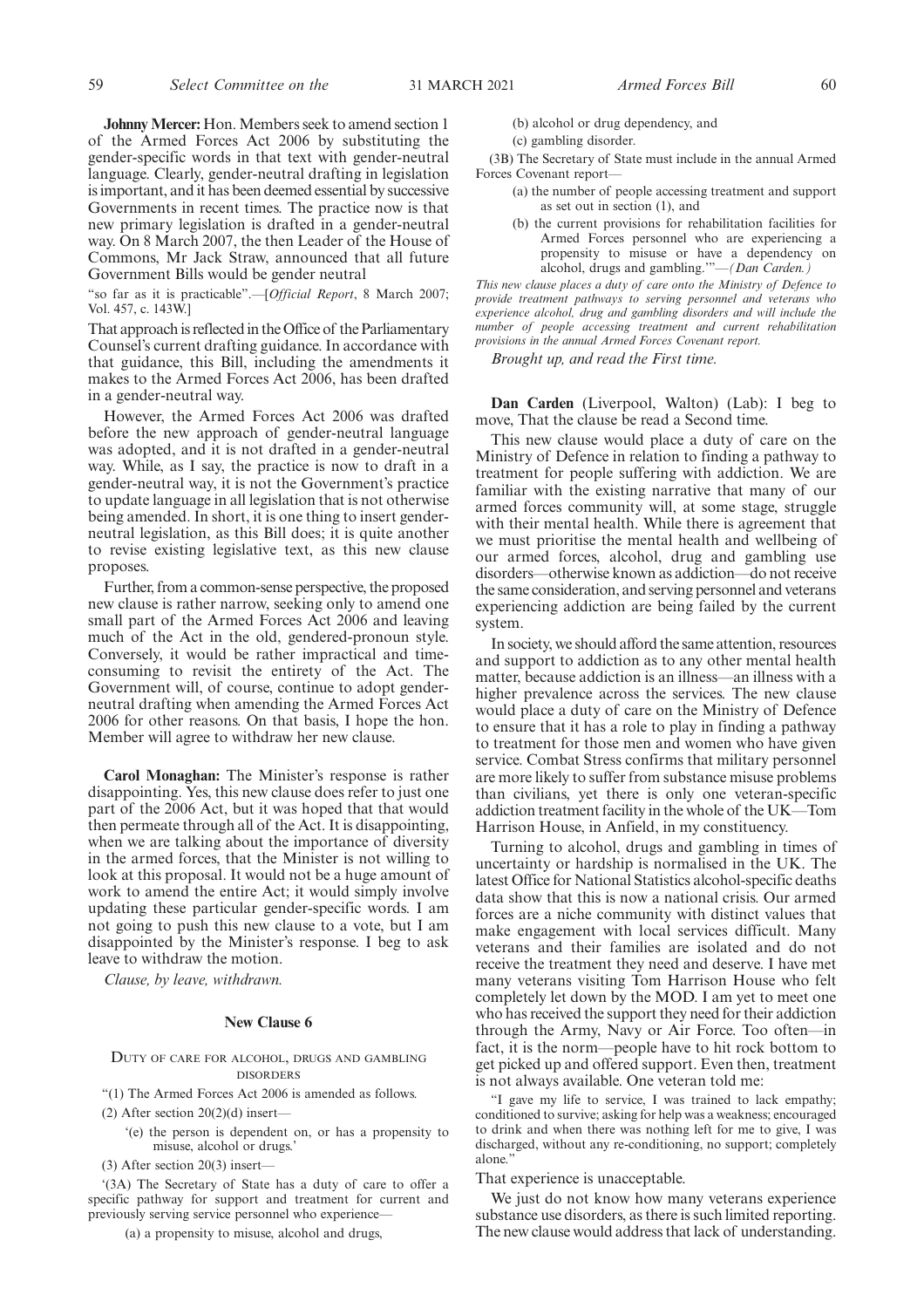#### *[Dan Carden]*

As it stands, the MOD plays no role in the pathway of support for veterans who require treatment for addiction and other mental health issues, even though we know that the effect of service is often a determining factor in a veteran's illness. Once personnel have left service, they rely on the NHS and local authorities, and of course the UK's third sector organisations provide help and support. I absolutely value their work, but the MOD has a responsibility to those men and women that it has shirked for too long. Veterans are expected to use the same pathway as civilians—through the NHS and local authority services—yet drug and alcohol services have been decimated in the past 10 years, with part one of Dame Carol Black's review on drugs detailing that, in some local authorities, funding for these services has been cut by 40%. We expect veterans to navigate an underfunded system that does not cater for veteranspecific needs.

We know that addiction is often a symptom of deeper psychological problems. Substances are ways to escape and self-medicate. Although co-occurrence of substance use and mental health diagnoses is widely understood, to access mental health services the person must often address the substance use first. The Committee heard at first hand from Combat Stress just how obstructive that is to recovery. This fractured approach leaves too many in prolonged pain and suffering as they continue to fall between the cracks. While the Bill will enshrine the armed forces covenant into law, public bodies having that due regard will not help the many veterans who experience addiction.

**Mr Jones:** My hon. Friend is talking about veterans, but does he agree that there is a big issue with drug and alcohol misuse in the services? The services'main response is usually to dismiss people with those issues. Does he think more should be done to get treatment for those individuals while they are in service?

**Dan Carden:** I am grateful to my right hon. Friend. We know that levels of treatment do not match the levels of addiction that we believe exist. I will finish on this point. Currently, there is a zero-tolerance approach to alcohol and drug misuse in the forces, and that approach lacks understanding and is outdated. Other professions, including our doctors, the police force, the fire service and pharmacists, provide occupational support for substance use, and our armed forces should follow suit. I hope the Minister will address that issue.

New clause 6 will ensure that these men and women have access to a pathway of support for problematic alcohol, drug and gambling use, and it will allow information on service personnel and veterans' treatment, and the provision for it, to be included in the annual armed forces covenant report.

**Johnny Mercer:** This is a really important new clause, and there are some really good points in there. I am grateful to my hon. Friend the Member for Liverpool, Walton for raising these issues, because addiction is something that is particularly close to my heart, and we as a society and a Government need to do more on it. He raised some important issues. I will not just read him the blurb of what is available, because he knows about that. I will address a couple of the points that he made. I cannot accept the new clause, but I will talk about what we can do to address some of these issues.

I pay tribute to my hon. Friend for his lobbying in this cause. I know he has worked hard on it over a number of years. Tom Harrison House is a real beacon of support for those enduring substance abuse and addiction challenges, and I pay tribute to its work. When it comes to the responsibility for providing pathways for veterans, the difficulty that we have with the new clause is that, in this country, veterans are not an individual cohort on their own; they are civilians who have served, who were picked from society and will return to society. So, along the lines of what I have done with Operation Courage to ensure that there is a single front door and clear pathways that people can navigate, we must ensure that there are addiction pathways through these treatment services.

I ask my hon. Friend to come and see me in the Department, and perhaps we can visit Tom Harrison House. This has long been an issue for me. The third sector does amazing stuff in this field, but some organisations will not treat people until they have finished drinking, or whatever the addiction challenge may be, and we have to do more on that. I would like to visit Tom Harrison House and really listen to hear what the people there would do with the current situation. We have a sort of trailblazer going on in the NHS with Op Courage, and I do not see why we cannot do that with addiction services.

My hon. Friend talked about having a zero-tolerance approach in terms of people who have served. We do not have a zero-tolerance approach to those who are using drug and alcohol services; we provide support. I have seen that in units down in Plymouth, where people have received support for alcohol abuse. There certainly used to be a zero-tolerance approach to drugs, but there is not one now. We do what we can, cognisant of the way that society has changed. However, we are very clear that drug use is not compatible with service life, and that position has been upheld and proved time and again.

#### 9.45 am

I cannot accept the new clause because it would essentially give the MOD responsibility for civilian services, but I can try to achieve the same effect by making a joint visit to Tom Harrison House and really understanding where the points of pressure are in ensuring that care pathway for our people, and work together to make sure that we can look after such people, who—my hon. Friend the Member for Liverpool, Walton makes a really strong and valid point—have been quietly shielded out from other services that other people have had access to. It is something that I feel very strongly about.

**Mr Jones:** My experience, like the Minister's, is that there is support within the military for individuals; I think I was the one who changed the policy around zero tolerance of drug use. May I ask about the support for such individuals? There will be individuals who have to leave the armed services because of drug and alcohol issues. What support is given to them? Transition for those individuals to get support in civilian life is important. Is there a specific pathway for people who have to leave because of drug and alcohol problems in the armed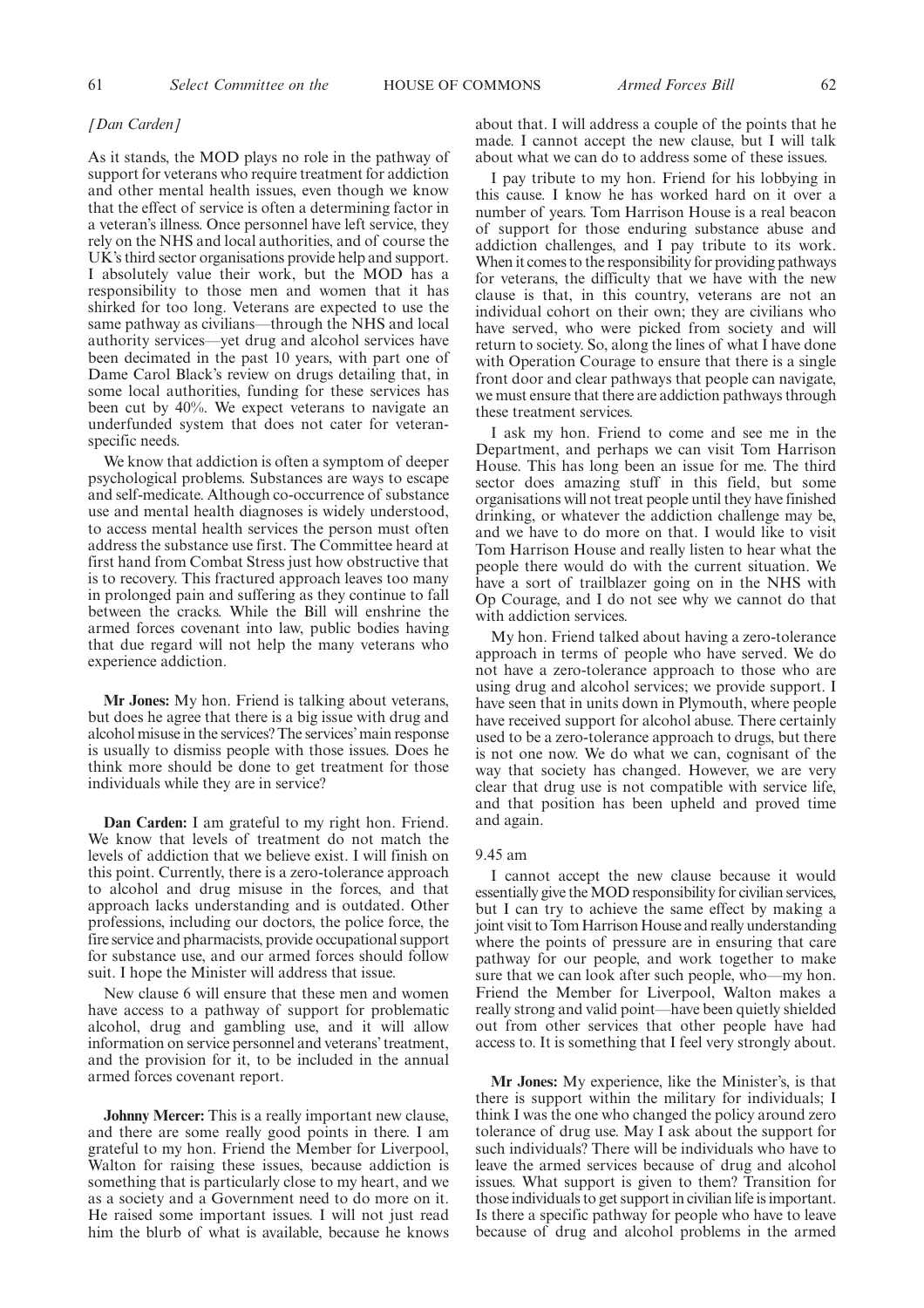services, or are they just left to their own devices? That would be a way to stop some of those individuals falling further into the addictions that have grasped them.

**Johnny Mercer:** They are not left to their own devices. There is now something called the Defence Transition Services, which were set up last year. They are specifically tailored to put our arms around all those individuals who are leaving service. They are not specifically tailored to those who suffer from addiction. The service is agile enough to deal with all our vulnerable service leavers, particularly those coming out of care and things like that. They can now access Defence Medical Services up to six months after they leave, but there is always more to do in this space. That is why I am keen to see my hon. Friend the Member for Liverpool, Walton at Tom Harrison House.

**Mr Jones:** I welcome what the Minister says, but if he is looking at the broader issue around veterans, could he perhaps also look at the support that he has given to individuals who have to leave because of addiction problems? I accept that there is a transition process, but some more work could be done to look at specific support for those who have to leave because of drug and alcohol-related issues.

**Johnny Mercer:**Yes, of course I will. I give a commitment to the Committee to work with my hon. Friend the Member for Liverpool, Walton to design the pathways and report back in future on what we can do better. With those assurances, I hope he will agree to withdraw the motion.

**Dan Carden:** I thank the Minister for the way that he has engaged with these issues, and for the work that he has already done. One of the key problems that we have is the poor set of data, and I look forward to working with him to see what we can do in the Bill on those issues. In the light of the Minister's commitments to meet and his offer to visit Tom Harrison House, I beg to ask leave to withdraw the motion.

*Clause, by leave, withdrawn.*

#### **New Clause 7**

#### WELFARE OF OPERATION BANNER VETERANS

"No later than 12 months following the day on which this Act is passed, and every 12 months thereafter, the Secretary of State must publish a report which must include the number of Operation Banner veterans who—

(a) have contacted the Office of Veteran Affairs,

(b) are accessing mental health treatment,

(c) are in the street homeless population, and

(d) are within the prison population."—*(Mr Jones.)*

*This new clause will ensure that the Government offers consideration to the overall welfare of those service personnel that served in Operation Banner.*

*Brought up, and read the First time.*

**Mr Jones:** I beg to move, That the clause be read a Second time.

**The Chair:** With this it will be convenient to discuss new clause 15—*Duty to report*—

*See explanatory statement for NC14.*

**Mr Jones:** New clause 7 is designed to get a commitment on looking at Northern Ireland veterans. I was very disappointed that the Government voted down our proposal for the Committee to take evidence from Northern Ireland veterans. Even the compromise of asking for written evidence was voted down, which was a disappointing approach from the Government.

Operation Banner was the longest continuous operation for our armed forces in Northern Ireland, running from 1969 to 2007. During that time, 1,441 members of the armed forces lost their lives in the service of their country in Northern Ireland. It sadly began in 1971 with the death of a member of the Royal Artillery Regiment, Robert Curtis, who was 20 years old and is buried in the West Road Cemetery in Newcastle, and it ended with Lance Bombardier Stephen Restorick, 23, when he was shot by a sniper at Bessbrook in County Armagh in February 1997.

Those two men are the bookends of the individuals who lost their lives, but many of those individuals serving in Northern Ireland had joined the armed forces mainly from communities such as the one I grew up in, from areas that they had left because of unemployment. They proudly served their country and were asked to take part in an operation that was vital for the security of our country, which exposed them to risk not only in Northern Ireland, but on the UK mainland, as we saw with the tragedies of the bomb attacks and deaths of service personnel. They paid a huge price—not only those who died, but those who served—and to a large extent they are the forgotten veterans.

We rightly honour the veterans of overseas campaigns who have lost their lives or suffered injury, but Northern Ireland and Operation Banner were slightly different. Because the operation took place in the UK, there is a tendency to think that somehow it is politically embarrassing for those individuals to be recognised, and because it went on for so long and did not retain public interest once it had ended, they were not kept in the headlines. There needs to be more research and focus on those individuals and on giving them recognition.

My amendment calls for a report to be commissioned by the Secretary of State specifically into the effects of Operation Banner on those individuals. Many will now be somewhere in their late 70s and possibly early 80s. While I accept that many will have gone on, as many members of the armed forces do, to successful civilian careers, the veterans I have spoken to over the years, and the individuals I knew growing up who had served in Northern Ireland, have suffered. There is a lack of research on that, although I commend recent reports from the Forces in Mind Trust, Queen's University Belfast and Ulster University, which were very good and specifically looked at Northern Ireland veterans.

There are two sides to this: there are the Northern Ireland veterans who are now resident in the UK, but I know from a number of visits I have made to Northern Ireland that there is also an ongoing problem with mental health support for those who served and live still in Northern Ireland. Some of the issues in the summary of the report that came out in 2017 were quite interesting.

One such issue was that those veterans felt there was a lack of trust, and another was a desire—quite rightly, I think—for some kind of public recognition for their service. I accept that they were awarded medals but, in the context of the broader question, because of the

<sup>&</sup>quot;The Secretary of State to place a duty on all public services to include a question on whether the respondent is a veteran, has previously served in the Armed Forces or is a reservist to all new service users."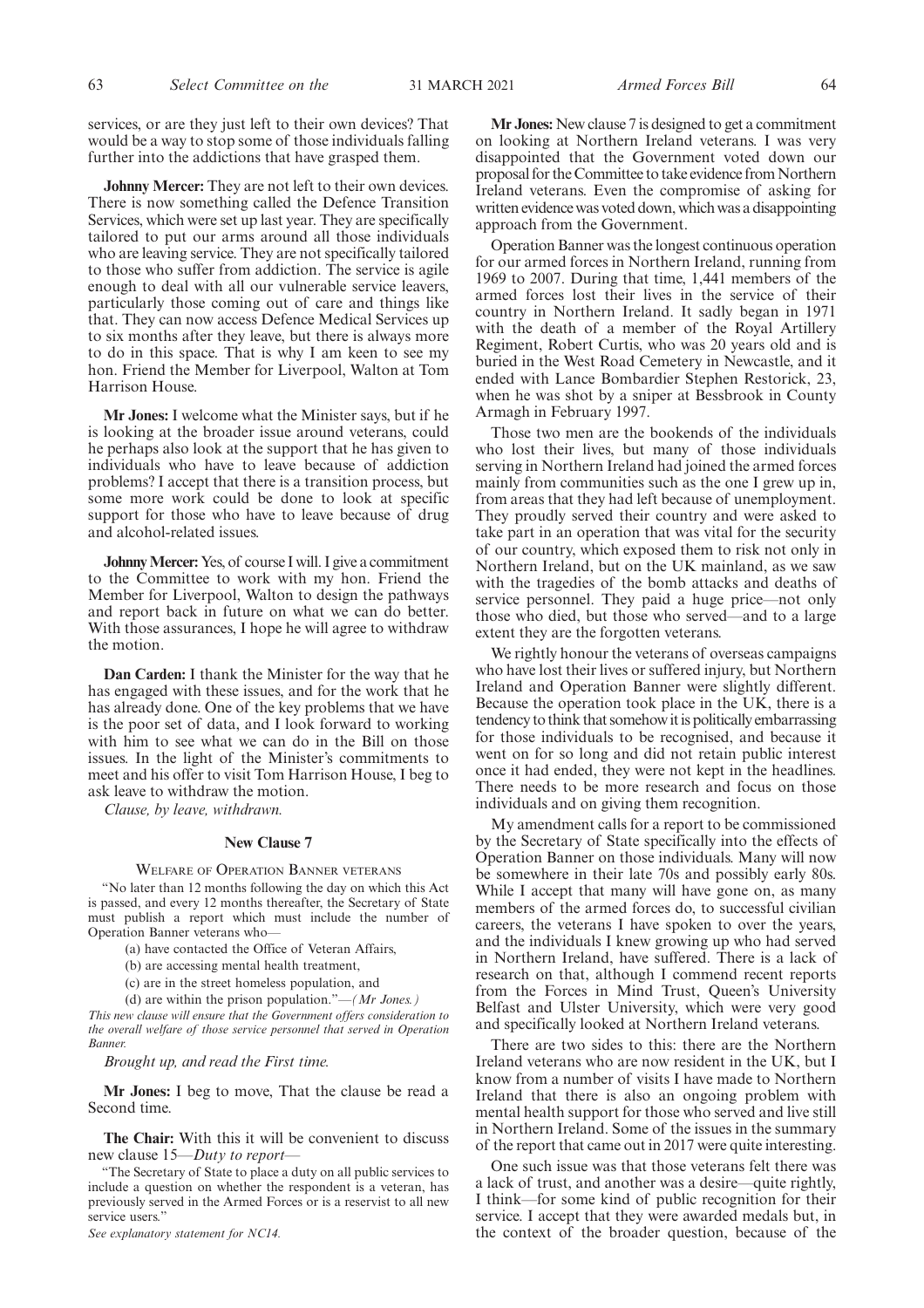#### *[Mr Kevan Jones]*

political nature of the Northern Ireland conflict, that recognition has not been given them. Also, in sections of certain communities, there is a social stigma against certain individuals who served in Northern Ireland. We need to do research and have the data and evidence to support the individuals who served. They were ordinary men, mainly, although there were also women. They came from communities across the UK, many in northern towns, and they served their country.

Added to that, we have the ongoing uncertainty on prosecutions, with 12 individuals still being investigated for crimes that allegedly took place throughout their service in Northern Ireland, some dating back over 50 years. In many cases, they have been investigated on numerous occasions. Obviously, a case that has been highlighted recently is that of Dennis Hutchings, who is 79 years of age. What strikes me about all the cases is that the individuals who are facing the torment—and I mean torment—of a prosecution hanging over their heads are mainly from the lower ranks.

I accept that things were done in Northern Ireland throughout the campaign that we would look back on and not agree with; the Army, and the way in which the armed forces operate, has changed radically in those 50 years, but the idea that young servicemen who were serving their country should be the target now of prosecution when those who made the decisions higher up, including politicians and those in higher ranks in the armed forces, were not held to account in any way for those actions is not acceptable.

I know that the Prime Minister and the Minister have said that legislation will be introduced to deal with those prosecutions, but it is like tomorrow; it never comes. The Prime Minister promised it. It was promised in the last Conservative manifesto. It was also promised in the Overseas Operations (Service Personnel and Veterans) Bill. Nothing came forward. The Minister then said that it would be in this Bill, but clearly it is not. It has now been parcelled off. I understand it is now said not to be a MOD matter, but a matter for the Northern Ireland Office.

I take a very clear view on this issue, and it is already there in law. Is it in the public interest to persecute and chase down individuals for incidents that happened, in some cases—such as Dennis's—50 years ago, when they have been investigated on several occasions? That cannot be a good and right way of treating people who were doing their duty by their country in horrendously difficult circumstances and keeping us all safe. At the end of the day, that is what they were there to do.

Veterans now think that the promises that have been made by the Government are pretty hollow, and unless legislation is introduced very quickly some individuals will face the courts. The terrible thing is the uncertainty hanging over those individuals—that at any time they could get a knock at the door and be asked to account for actions that took place in some cases, such as Dennis Hutchings's, 50 years ago. That cannot be right.

As part of the efforts to highlight the plight of veterans, I welcome the Forces in Mind Trust research that has been done already, but we need the MOD, if it is really committed to these individuals, to do a wider piece of work looking at the effects of service in Northern

Ireland, and to not forget those individuals, who were doing their duty by their country. I accept that a lot of things in this Armed Forces Bill might be problematic, but it is the only time we have as parliamentarians every five years to address issues that affect not only the veterans community, but members of our armed forces. I think if we were to do this, it would send a clear message that we are not forgetting these individuals and are trying not only to do the research, but to put in place policies that actually help them.

I plead with the Government to stop promising things that they are not going to deliver. If they are not going to deliver on the prosecutions, they should just say so. I think it is pretty dishonest to have a situation whereby these individuals are being promised something, including by the Prime Minister, that is not yet being achieved.

#### 10 am

**Mrs Sharon Hodgson** (Washington and Sunderland West) (Lab): It is a pleasure to follow my right hon. Friend the Member for North Durham. He is not only a fellow north-east MP, but a highly regarded Member of this House and an expert on these issues, having served not only as an armed forces Minister, but on every one of these Bills since he was elected in 2001. I am therefore very proud to serve on this Committee alongside him.

I rise to speak to new clause 15, which would mean the Secretary of State had to place a duty on all public services to ask new service users a question about whether the respondent is a veteran, has previously served in the armed forces or is a reservist. I know that some services do this already, but this new clause would ensure that all public services ask the question and record the answer. I will come on to reporting when we discuss new clause 14.

Since taking on the role of shadow Minister for Veterans last year, I have heard that veterans and reservists are, more often than not, not asked about their service history and may not feel that it is relevant to the service they are accessing. They could therefore access a public service without anyone ever knowing of their service history. While this may be fine on some occasions, on others it could be a huge barrier to a veteran or reservist receiving the services they really need. That is why the Opposition tabled new clause 15.

In written evidence, the Local Government Association recognised the challenge of identifying veterans in their communities, and went on to say:

"More information about the number of veterans in our communities would help councils better plan their local services to make sure we have the right services in place."

This new clause would therefore ensure that the majority of veterans and reservists are captured by public services when they access one for the first time. This will, I hope, improve the experiences of veterans and reservists, and allow public services to tailor their offering to the veteran and reservist population in their local area.

I know that some people may not identify themselves as a veteran, perhaps thinking that that term refers to someone older or from one of the world wars or someone having seen active service, which is why the new clause includes asking if the person has previously served in the armed forces. I hope that the Minister will consider this new clause, which will help improve the experience of veterans and reservists when accessing public services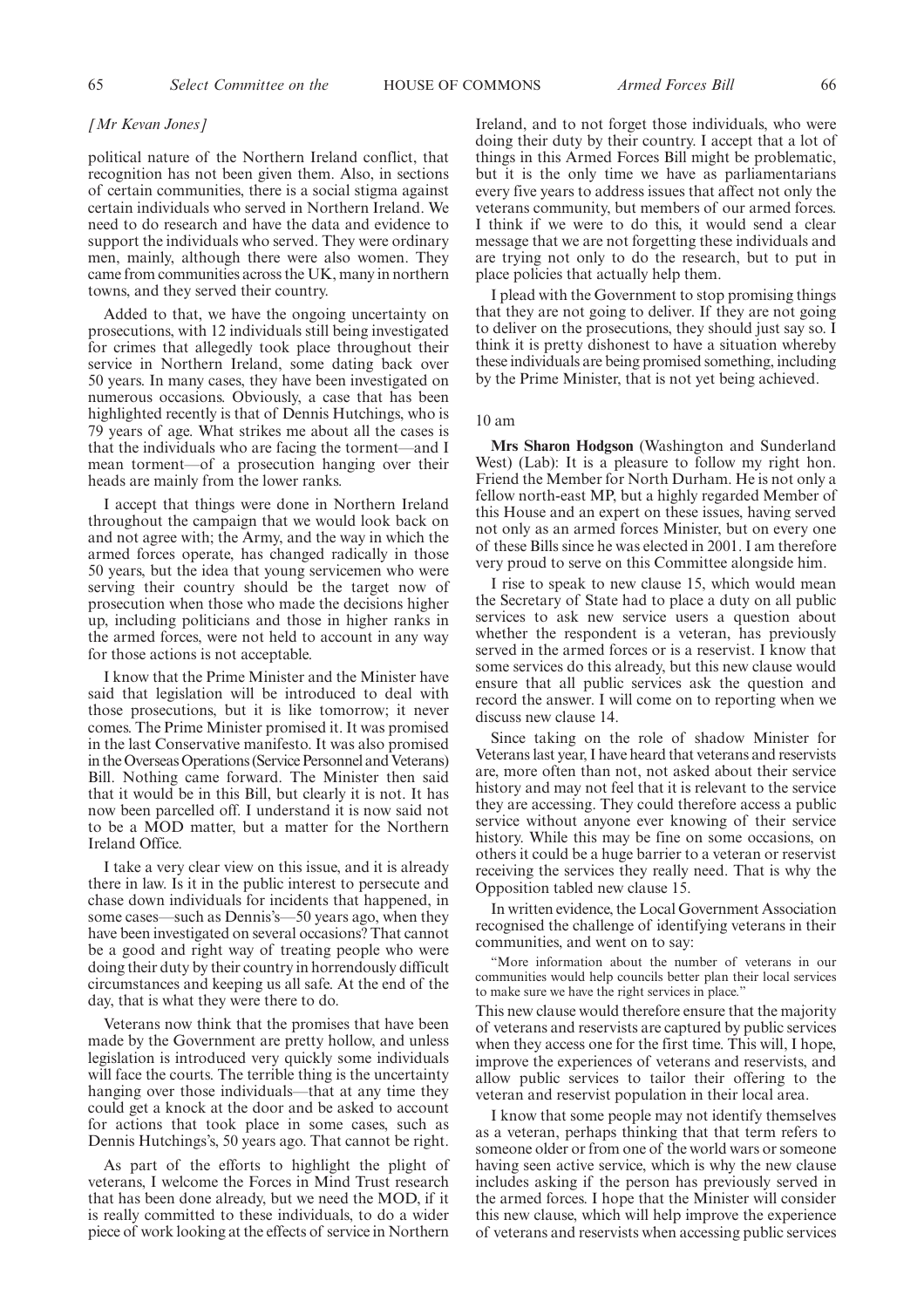for the first time and assist public services in tailoring their offer to the local population. As I mentioned, I will raise reporting when we come to new clause 14.

**Johnny Mercer:** I will address new clauses 7 and 15 together. I enjoyed the contributions.

There are some serious points here about the recognition of veterans—particularly our Northern Ireland veterans which I have worked very hard on over the last couple of years. There is no tiered system of veterans. We are as proud of our Northern Ireland veterans as we are of those who served in Iraq and Afghanistan. Operation Banner was a deeply challenging environment. When I came to this House, I came here with a mandate to improve veterans' care and the experiences of those who serve. There is perhaps no greater symptom of the betrayal of our veterans by Governments over the past 40 years than prosecuting or going after those who served in Northern Ireland when no new evidence exists and it is simply a question of the politics having changed. There is no other country in the world that endures these issues among its veteran population. The more people who speak on this matter and who become aware of it, the more that the individuals going through these processes will feel support.

The Prime Minister has made commitments to end this disgrace. I have made commitments to end this disgrace. Those commitments stand. It is an incredibly difficult environment and space in which to operate. At no stage have I just cast this matter off to the Northern Ireland Office, as has been alleged by my right hon. Friend the Member for North Durham. I work on this every day in the Department. Unlike my predecessors, I will achieve a result for those people who served in Northern Ireland. We will slowly make progress towards that.

Let me turn to the matter of welfare for those who supported on Op Banner. The creation of the Office for Veterans' Affairs in 2019 is a marker of this Government's commitment to her veterans. That never existed before; in previous Governments, under previous Ministers, there was never an Office for Veterans' Affairs that took responsibility for these issues. We continue to demonstrate our commitment to supporting veterans and making the United Kingdom the best place in the world to be a veteran.

In the strategy for our veterans, the Government committed to improve the collection and analysis of data on veterans' needs and experiences to inform future policy. I accept that we have poor data on veterans. If we had changed that—perhaps 10 years ago—we would be in a far better position now to calibrate programmes and understand the nuanced challenges in the transition from service life into the community. But we did not do that 10 years ago. We are doing it now. The first money that came into the Office for Veterans' Affairs went into data and studies to try to understand the scale of the problem, so that we can implement evidence-based policies that genuinely affect and improve the lives of our veterans.

We are going to publish an annual veterans report, which will set out the progress made each year on delivering these objectives so that we can be held to account. As part of this data strategy that will improve collection and analysis of information across a wide

range of topics—including veterans'health and wellbeing; mental health; the frequency of the tragedy that is suicide; employment; housing; and relationships—we are working with stakeholders, other Departments and the devolved Administrations to understand what data already exists, where there are gaps in knowledge and how the gaps could be mitigated, including, where relevant, by adding new veteran markers to datasets. That is happening.

The 2021 census in England and Wales also represented a key opportunity. Using the expertise of the Office for National Statistics, we will be able to use anonymised data provided by the census to better understand the veteran population in England and Wales as a whole, and the huge range of topics affecting their lives, including their health and wellbeing.

New clause 15 seeks to

"place a duty on all public services to include a question on whether the respondent is a veteran, has previously served in the Armed Forces or is a reservist to all new service users."

This would place an undue and unnecessary burden on public bodies. In keeping with the initial action plan of the January 2020 UK Government's strategy for our veterans and the New Decade, New Approach agreement, my Department is currently conducting a review of welfare services provided to all veterans living in Northern Ireland.

The Ulster Defence Regiment and the Royal Irish Regiment (Home Service) Aftercare Service was established in 2007 to provide welfare support for Op Banner veterans and their families from within an established service delivery network. My Department recognises that the delivery of veterans' welfare support in Northern Ireland has grown in a specific way. However, I can provide assurance that a review of the aftercare service has commenced and will establish the potential of the aftercare service to support better our veterans UK-wide in the welfare structure. For that reason, it is imperative that, before further commitments are made, the review is allowed to conclude and bring forward its recommendations on long-term service delivery for veterans in Northern Ireland.

To support our veterans living in Northern Ireland further, we have, for the first time, appointed a Northern Ireland Veterans Commissioner to act as an independent voice and point of contact to support and enhance outcomes for all veterans. I hope that, following those assurances, the right hon. Member for North Durham will agree not to press the new clause.

**Mr Jones:** I accept that the Minister does not see veterans in tiers, but he should read the Forces in Mind Trust's research on the way in which Northern Ireland veterans are perceived by the public. I do not accept that somehow because people served in Northern Ireland they are less of a veteran than those who served in any other sphere. I agree with the Minister that they should be treated similarly, but they are a unique group of individuals who need more attention.

The Minister talks about the aftercare service in Northern Ireland. I have visited that service and accept that it is good, but most Northern Ireland veterans do not live in Northern Ireland. I certainly commend the aftercare service's work with not only veterans, but their families on the ongoing psychological problems that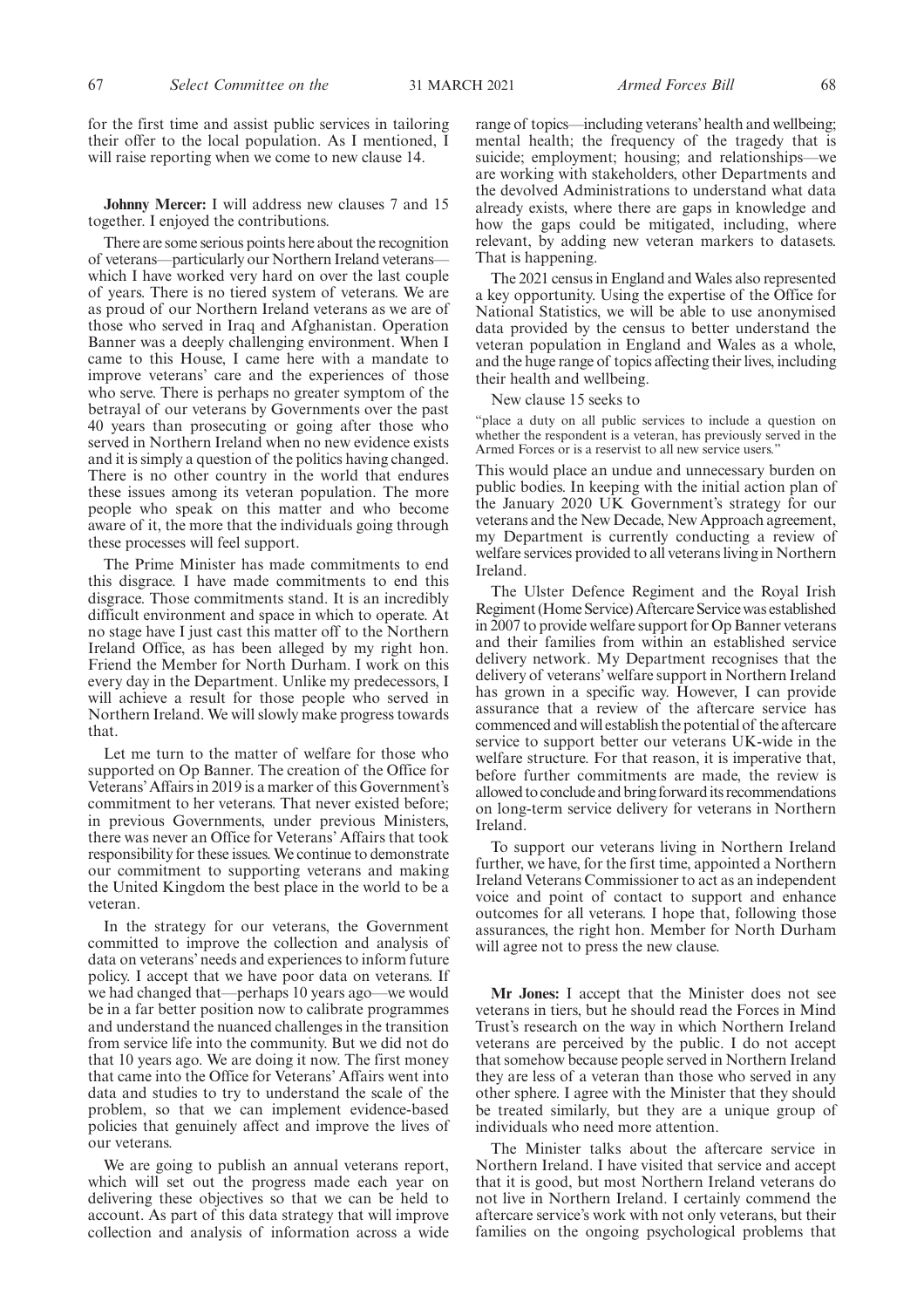#### *[Mr Kevan Jones]*

many family members experience. However, in terms of progress and getting the research, although the Minister says that the Office for Veterans' Affairs was a first, I am sorry, but it was not. The last Labour Government started the Veterans Agency and had a veterans Minister. I could go on at length about what was put in place for veterans. It is all right for him to champion the new Office for Veterans' Affairs, but he is cutting its budget at present, which cannot be right.

This area does need more research. Those facing prosecutions do not receive the recognition they deserve. I think that, in the way in which they are being dealt with, they are going through torture. In addition, other Northern Ireland veterans who are not currently being pursued for prosecutions fear that they may well be in future. That must be an awful feeling for those individuals who, if they committed a crime, it was serving bravely their Queen and country and being asked to do a very difficult job on behalf of us all. That is totally unacceptable.

Given the concentration on these veterans, commissioning the report would give a clear indication that we are taking them seriously. I understand what the Minister says about his commitment to the issue of Northern Ireland prosecutions, but frankly those are words that we have heard from both him and the Prime Minister. What the veterans need now is firm action. Without that, they will continue to feel let down. I would therefore like to press the new clause to a vote to ensure that the MOD does the research and gives the recognition and support to those brave servicemen and women who served on behalf of our country in Operation Banner.

**Johnny Mercer:** I recognise what happened last time on the Armed Forces Bill. My hon. Friend the Member for North Durham attempts to leverage this in and follows it up with a press release to make out that he is standing up for Northern Ireland veterans. I want to place on the record that, yes, I am the first veterans Minister and this is the first Prime Minister to commit to end this intolerable process for our veterans. There was a time when I stood alone on this issue and although I welcome his support now, people are not as forgetful or as dim as he would like to think. He was the armed forces Minister. He was in Government for a considerable period of time when absolutely nothing was done on this issue.

**Mr Jones:** That is not true and the Minister knows it.

### 10.15 am

**Johnny Mercer:** This issue has been put on the political spectrum by myself and by this Prime Minister. We will bring forward legislation to protect these people. I will not accept lessons from people for whom I served—right? I was a veteran when the right hon. Gentleman was a Minister in the Department and I know exactly what it was like, so—

**Mr Jones:** The Minister should be proud of what the last Labour Government did; we did not cut armed forces numbers.

**Johnny Mercer:** It is a total joke, because I would not be here if veteran support was as good as the right hon. Gentleman likes to think. So he can push the new clause to a vote, he can do his press release, but ultimately he will never change anything unless he actually contributes—

**Mr Jones:** Well, I think that if the Minister looked at my record and the record of the last Labour Government in office, we did—*[Interruption.]*

**The Chair:** Order. Can I ask whether it is Kevan Jones's intention to proceed with pressing the new clause to a vote?

**Johnny Mercer:** Of course it is—he has got his press release ready to go.

**Mr Jones:** Can I just respond to that, Chair? No, I do not do press releases on this. And if the Minister actually cares to look and do some research instead of doing his lazy thing of just reading out civil service briefs, he might know that I have been committed to this issue for a long time. And in terms of the last Labour Government—

**Johnny Mercer:** Why didn't you do anything about it?

**The Chair:** Order.

**Mr Jones:** If the Minister wants a lesson in the long list of things that both I and my predecessors did in the last Labour Government for veterans, I shall send it to him.

**The Chair:** Order. Mr Jones, thank you; Minister, thank you.

*Question put,* That the clause be read a Second time.

*The Committee divided:* Ayes 7, Noes 8.

**Division No. 4]**

### **AYES**

| Antoniazzi. Tonia       | Jones, rh Mr Kevan |
|-------------------------|--------------------|
| Carden. Dan             | Monaghan, Carol    |
| Docherty-Hughes, Martin |                    |
| Hodgson, Mrs Sharon     | Morgan, Stephen    |

#### **NOES**

Anderson, Stuart Dines, Miss Sarah Docherty, Leo Henry, Darren Holden, Mr Richard Lopresti, Jack Mercer, Johnny Wheeler, Mrs Heather

*Question accordingly negatived.*

**Johnny Mercer:** On a point of order, Mr Sunderland. I seek your guidance on what I should do as the Minister when I am sat here and facts are presented to the Committee that are fundamentally untrue. The officials from the Department have just come back to me on the continuity of education allowance, which the hon. Member for Glasgow North West raised. The allegation is that it is predominantly used by officers, but the figures do not show that. I have informed her that that is the case, but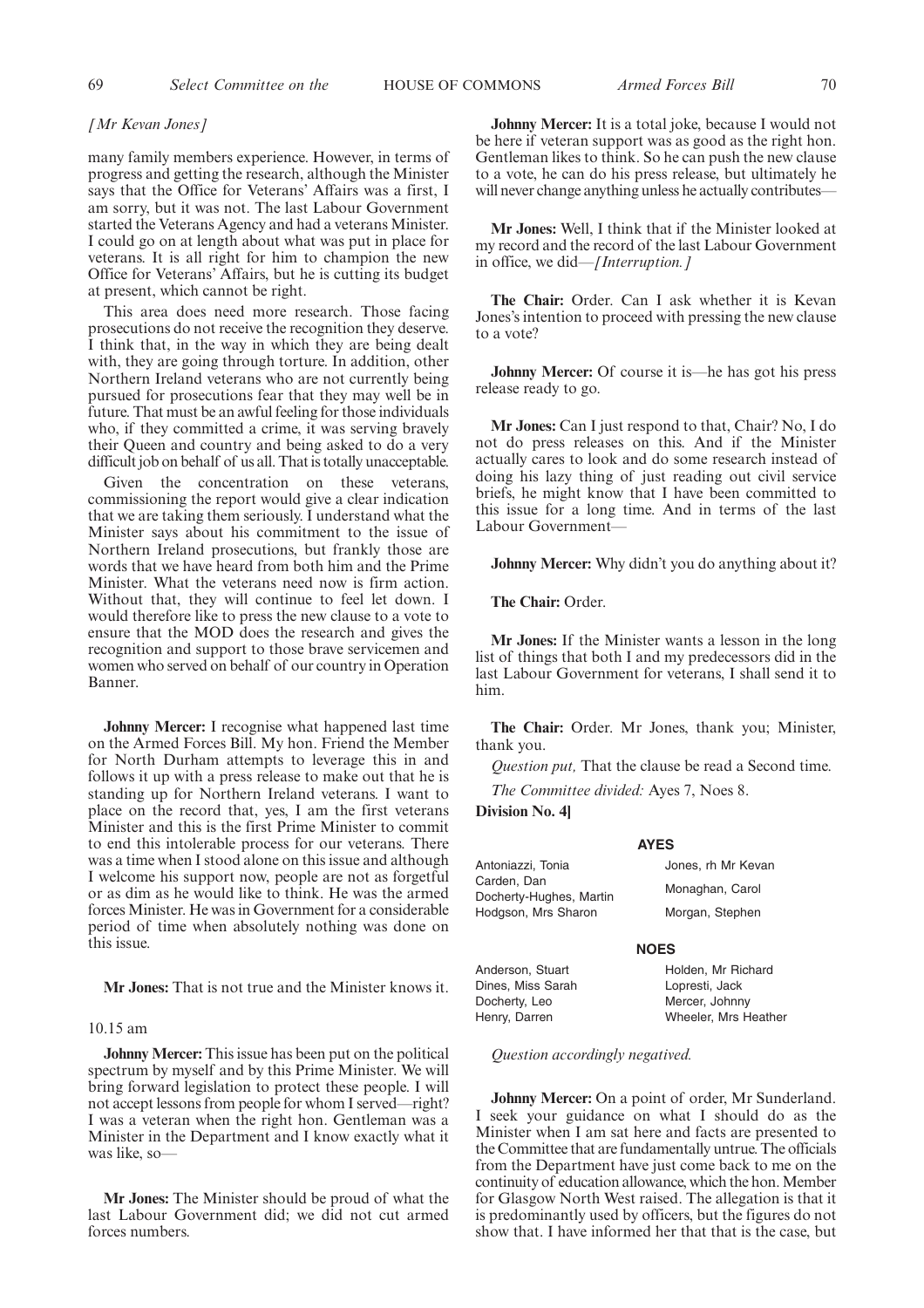**Mr Jones:** Know your subject, rather than just read the brief out.

**Johnny Mercer:** There seems to be some distortion on the line, Mr Sunderland. I can't quite hear you.

**The Chair:** Thank you for the point of order. My response is quite clear on this. First, Minister, you have the right to respond on all the amendments and new clauses that we are discussing. The second part of my advice is that if you are not happy with being interjected on, or if a statement that is incorrect is made after you have spoken, you have the right to make a point of order.

**Johnny Mercer:** Further to that point of order, Mr Sunderland. Is there any way to reduce the heckling from the right hon. Member for Darlington North so that I can get through my speech without this persistent barrack-room heckling?

**The Chair:** Thank you once again, Minister. I urge all Members to stay on mute unless they are formally requested to speak or wish to intervene.

**Johnny Mercer:** Thank you.

#### **New Clause 8**

TERMS AND CONDITIONS OF SERVICE

"(1) The Armed Forces Act 2006 is amended as follows.

(2) Section 343A, after subsection (5) insert—

- '(5A) An armed forces covenant report must include—
	- (a) a comparison of the terms and conditions of service for service people with other public sector employees, and
	- (b) an assessment as to whether service personnel face no financial disadvantage through their employment.'"—*(Mr Jones.)*

*This new clause will ensure that the principles of the Armed Forces Covenant extend to matters relating to the financial disadvantages subjected to UK serving personnel and veterans, as a result of their time in the Armed Forces.*

*Brought up, and read the First time.*

**Mr Jones:** I beg to move, That the clause be read a Second time.

**The Chair:** With this it will be convenient to discuss the following:

New clause 10—*Due regard given to service personnel—*

"(1) When preparing policy, public bodies must have regard to those matters to which the Secretary of State is to have regard in preparing an Armed Force covenant report, under section 359A (2A) of the Armed Forces Act 2006.

(2) In preparing policy, public bodies must consider whether the making of special provision for service people or descriptions of service people would be justified.

(3) The Secretary of State must lay 12 months following the day on which this Act is passed, and every 12 months thereafter,

a report which sets out how decisions made by the relevant Departments have taken due regard to the Armed Forces Covenant into account."

*This new clause will ensure the Government fully enshrines the Armed Forces Covenant into law. It clarifies the duty to have 'due regard', meaning public bodies and ministers must consider the same issues that the Secretary of State does in preparing the Armed Forces Covenant Annual Report.*

New clause 14—*Statistics to be reported as part of the Armed Forces Covenant Report—*

"(1) The Armed Forces 2006 is amended as follows.

(2) Section 343A, after subsection (5) insert—

'(5A) An armed forces covenant report must include the number of—

- (a) veterans (or families of veterans) who have contacted the Office of Veteran Affairs or Veterans UK each year and an overview of the most commonly mentioned reasons for contact;
- (b) veterans who have applied for a Veterans Railcard;
- (c) veterans who have applied to the Civil Service Interviews Scheme, and the proportion of these who have been successful in a job offer;
- (d) veterans in the street homeless population; and
- (e) veterans who have died by suicide.'"

*This new clause, with NC15, will improve the Government's collection and reporting of data on veterans in the Armed Forces Covenant Annual Report. It also places a duty on all public services to establish whether all new users are a veteran.*

**Mr Jones:**First, may I put on the record for the Minister that my constituency is not Darlington North but North Durham, which I am proud to have represented for the past 20 years? Can I also just give him some advice? If he actually read around the subject and understood it, rather than just reading out the civil service brief, he might be able to think on his feet and answer the points. It is called preparation for Bill Committees—I am not sure he does a great deal of that.

New clause 8 gets to an issue that was raised earlier by the hon. Member for Glasgow North West—the ability of the armed forces to make representations on their terms and conditions of employment. That ability is limited, and the first issue that I will raise is pay. We have already heard about their limited ability to raise issues in other areas, but it is down to the Armed Forces Pay Review Body to look at the way in which the armed forces are remunerated. I accept that it is not a straightforward situation, due to not just the different ranks and responsibilities, but the complexity. The three services are not always easy to understand.

Because the armed forces cannot make representations on their own pay, they rely on the Armed Forces Pay Review Body to do that intensive work. Anyone who cares to read its annual reports—sadly, I do—knows that it does an excellent job of trying to gauge opinion across the armed forces, and it has comparators with other sectors. I accept there is not a complete read-across to other, civilian areas, because, for example, there are issues around abatements of pensions and other things, but the Armed Forces Pay Review Body is expert in being able to do these things.

There was not a problem until 2010, because it was assumed that no Government would not accept the pay review body's recommendations. We are talking about standing up for our armed forces, and I was proud to be a member of a Government who accepted those recommendations in full. However, that changed in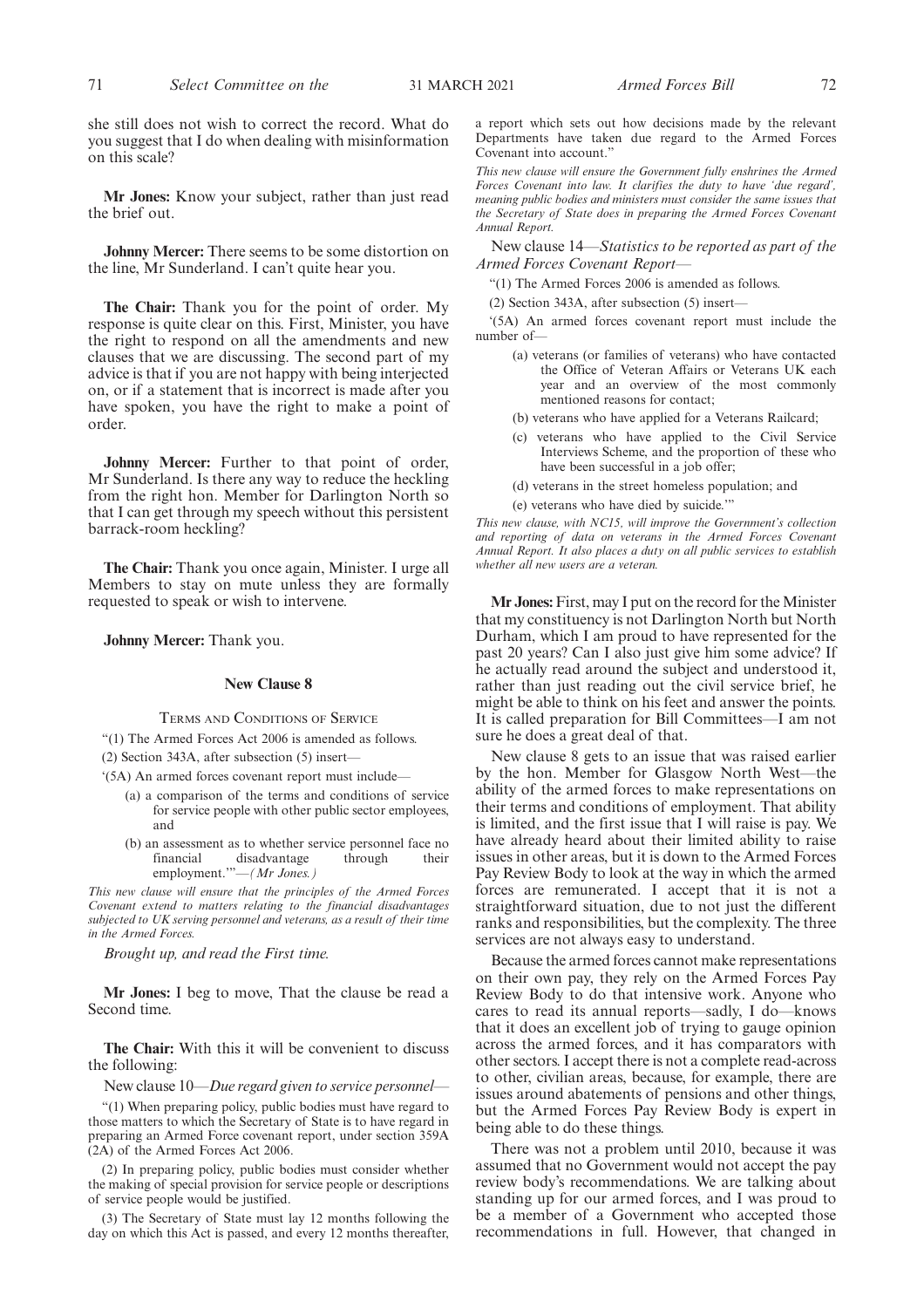#### *[Mr Kevan Jones]*

2010, when the coalition Government, and then the current Conservative Government, did not accept the pay recommendations. The MOD might accept them, but they are not implemented in terms of the Treasury recommendations. In 2010, an Army private was paid £17,014 per annum. Average inflation has been 2.7% over the period since then, which means a private should receive £22,338 today. However, a private earns only £20,400 today—an almost 10% cut in privates' pay since 2010.

On Second Reading, the hon. Member for Brecon and Radnorshire (Fay Jones) said that the Tory party is the party that stands up for the armed forces. I can imagine the hue and cry there would have been if I had recommended that armed forces pay should be cut in such a way when I was a Minister in the Ministry of Defence. This just shows how hollow those words are. One of the important things about a pay review body is the fact that it is independent. Clearly, in 2013, Downing Street did not like the recommendations from Alasdair Smith, who was then the chairman and whom the Government failed to reappoint, because he wanted to go beyond the 1% basic rise that had been recommended.

The Government cannot pick and choose when service personnel are treated as public servants. The wage cap in the public sector was argued for on the basis of austerity, but I would argue that members of the armed forces should be treated separately, because they have an independent body that looks at their pay. As has been raised already, they do not have the ability to make recommendations or to take any actions.

New Clause 8 is designed to ensure that the covenant report includes comparisons with the terms and conditions of service in the public sector. Many of those may well be issues that are raised by the pay review body, but I would certainly like to see that emphasis, so that we can judge what the Government are doing.

As I say, we have had a coalition Government and a Conservative Government who have cut armed forces pay, but they also made people compulsorily redundant in the early 2010s. Again, if I had recommended that as Minister for the Armed Forces, the newspaper headlines and Conservative Members would have said that it was an outrage. However, it has gone through very quietly, like the issue of armed forces pay. New clause 8 would ensure that armed forces pay is on the agenda and we have the ability to ensure that Governments of whichever colour do not renege—which this Government have done, and which the coalition Government did—on armed forces pay.

**The Chair:** Before I call Stephen Morgan to speak to new clause 10 and then Sharon Hodgson to speak to new clause 14, I remind Members that this sitting is being broadcast live. Members should therefore refrain from arguing in public. I remind everyone that they must formally intervene and then stay on mute when they are not speaking.

### 10.30 am

**Stephen Morgan:** New clause 10, taken together with amendments 3 to 6, is designed to ensure that the Government fulfil their commitment to fully enshrine the armed forces covenant into law, and that it is delivered to all service personnel, veterans and their families. As I previously noted on amendments 3 to 6, the Bill as drafted attempts to absolve central Government of the responsibility to deliver the armed forces covenant. Instead, it places the burden on cash-strapped local authorities and other public bodies, and provides no new resources with which to deliver it.

The new clause would strengthen the duty of due regard. It would build a conscious commitment to all aspects of the covenant into the framework of Government public policy, and mandate Ministers to provide evidence of where they have done that. Serving personnel, veterans and their families access a great range of services from across Government Departments, local authorities and other public bodies, but the Royal British Legion has pointed out that policy areas in which members of the armed forces community experience difficulty are often ultimately the responsibility of national Government or based on national guidance provided to other delivery partners.

Placing the burden entirely on local authorities and other public bodies conveniently leaves out the responsibilities that the Government have to veterans in areas such as pensions, compensation and even social care, where central Government set the policy that is delivered by local authorities. It also means that serving personnel who rely on the MOD for most services are not currently included in scope. At the moment, the Bill does little to reinforce and support the welfare of those who are actively serving. After a year in which they have been bolstering our frontline efforts to tackle coronavirus, in addition to carrying out continued deployments overseas, nothing is more illustrative of the low ambition with which the Government have approached the Bill.

The operation of the new clause is similar to that of the Well-being of Future Generations (Wales) Act 2015, which ensures that relevant new legislation and guidance pass a climate change litmus test. Why would we not require the same standards for our armed forces communities? The covenant contains laudable commitments that should be delivered to those who have served our country with courage and distinction, but for many in service communities it is a well-meaning but nebulous document that cannot be relied on to make any tangible difference to their day-to-day lives, as we have heard from witnesses and seen in successive reports. A practical example is the debate around priority care for veterans. That is guaranteed by the covenant, but as Cobseo pointed out in the armed forces covenant annual report, it is implemented in an inconsistent manner, and its ambiguity can cause problems on the ground.

We know that the statutory guidance that will give meaning to the legislation will not be published in full until Royal Assent. That means that politicians, service charities and, most importantly, service communities will not understand whether the Bill actually delivers until it has passed. Why are the Government happy to take that chance? The new clause is an antidote to the ambiguity and fragmentation of the current system of covenant delivery. It consciously builds the concept of "no disadvantage" into policy making across public bodies and offers an opportunity to give actionable meaning to the laudable but sometimes ambiguous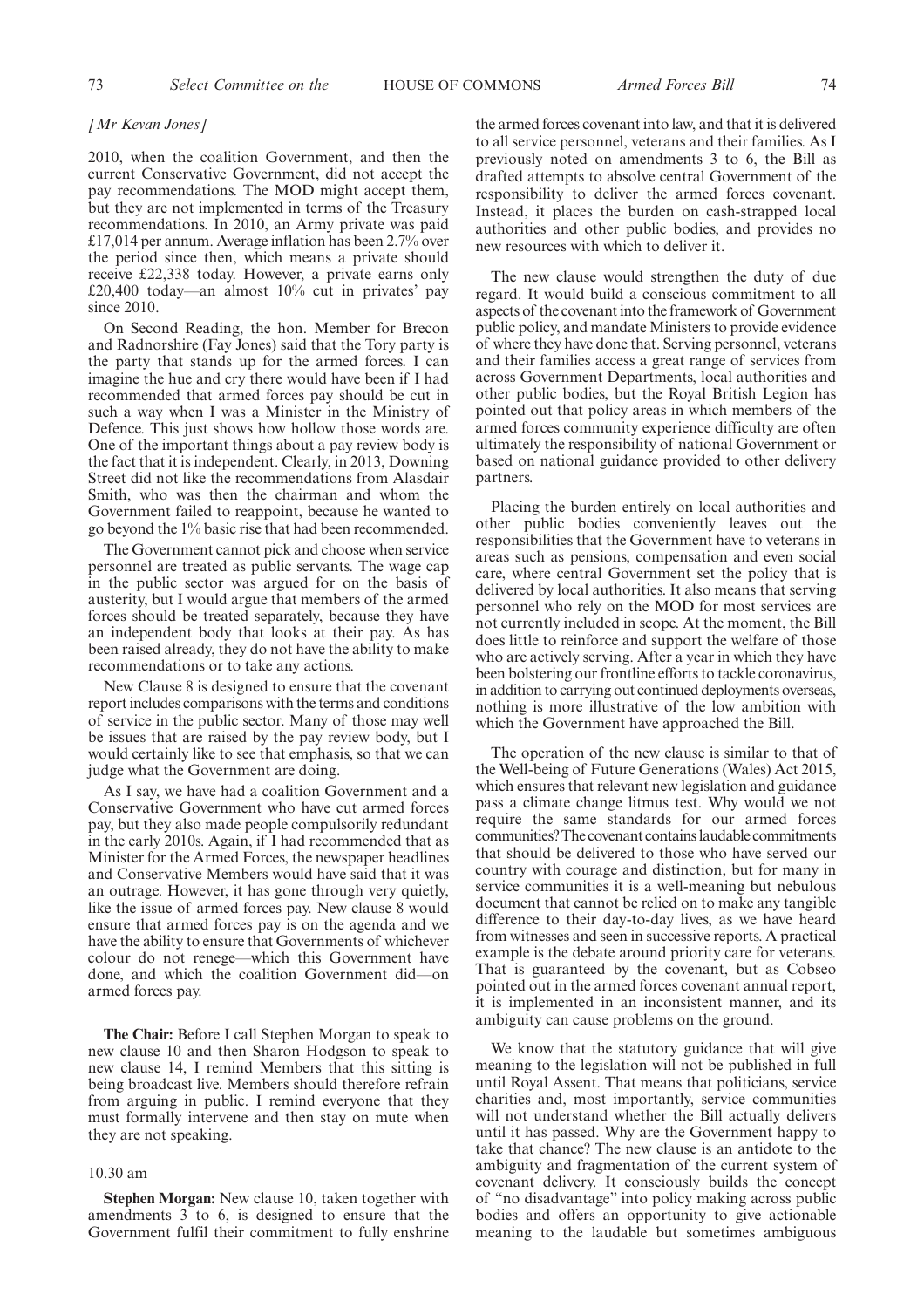commitments in the covenant. Taken together withother proposals, it will clarify the promises in the covenant and ensure that all aspects are deliverable in practice for service personnel, veterans and their families.

**Mrs Hodgson:** It is a pleasure to follow my right hon. Friend the Member for North Durham and my hon. Friend the Member for Portsmouth South. I rise to speak to new clause 14, which calls on the Government to record and then report the following: first, the number of veterans, or families of veterans, who have contacted the Office for Veterans' Affairs or Veterans UK each year, with an overview of the most commonly mentioned reasons for that contact; secondly, the number of veterans who have applied for a veterans' railcard, as well as the number of veterans who have applied to the civil service interview scheme, and the proportion who have been successful; thirdly, the number of veterans in the street homeless population; and, finally, the number of veterans who have died by suicide.

I know that the Minister is working on all those areas, but the reality is that without the data we cannot establish what more may need to be done. He is right to celebrate having the veterans' question on the census for the first time. I look forward to seeing the data published as a result of that. He also often celebrates the veterans' railcard and the civil service interview scheme, which is why we are keen to hear how they are doing. I have tabled some written questions to find out, and it looks like both are going really well.

New clause 14 relates to my previous speech on public services asking if someone is a veteran or reservist. Such a measure would improve services and help government—at a local and national level—to make policies to address shortfalls. For example, in July to September 2020, 460 households were reported as having additional support needs due to a member having served in the armed forces. But not all local authorities ask, or consistently record and report this data.

We have only a small insight into the number of veterans represented in the street homeless population in London. In 2019-20, 376 people seen sleeping rough in London were recorded as having served in the armed forces; 129 of them were UK nationals. That is an increase from 2018-19, when 322 people seen sleeping rough in London—115 of whom were UK nationals—were recorded as having served in the armed forces. But, again, not all rough sleepers are assessed on their armed forces history, so we cannot say for certain whether these trends reflect what is happening in the whole population of rough sleepers.

Similarly, we do not know the scale of veterans' suicide. I know that this is a complex issue that the MOD is working on, alongside a further study by Professor Nav Kapur from the University of Manchester, who is looking into the causes of veteran suicide. However, if coroners were mandated to record the service history of the person who has died by suicide, we would be a step closer to understanding the scale of veteran suicide and whether being a veteran played any part in a suicide, as it is not always a contributing factor. New clause 14 seeks to measure the scale of the issue so that we can understand and address it.

I hope that the Minister will see merit in recording and reporting this data to better improve our understanding of veterans' lives and the challenges they face, and therefore to improve the Government's response to the issue.

**Johnny Mercer:** These new clauses, as I understand them, are linked by a desire to broaden the kinds of issues that the Government are required to report on annually to Parliament in respect of delivery against the armed forces covenant. I will take each new clause in turn and explain why the Government do not believe that proposed additional reporting obligations will work.

New clause 8 would require the armed forces covenant annual report to include comparative data on the terms and conditions of service personnel versus other public sector employees, and an assessment of whether service personnel experience financial disadvantage because of their service. I assure the right hon. Member for North Durham that the Government are committed to ensuring that the terms and conditions of service personnel remain attractive and competitive, and that service personnel do not face financial disadvantage.

The overall remuneration package for service personnel ensures that they are compensated for the additional costs of service life. Whether based in the UK or deployed overseas, service personnel receive additional pay enhancements that recognise the unique challenges of service life, and they are further rewarded with annual pay increments, recognising their development and commitment. On top of that, service personnel continue to be rewarded with one of the most generous non-contributory pension schemes in the country.

I recognise the importance of ensuring that terms and conditions are reviewed regularly. That is the role of the independent Armed Forces Pay Review Body, which we have talked about already this morning. It provides advice to the Prime Minister and the Secretary of State on the remuneration of service personnel, and its remit compels it to consider the need for armed forces pay to be broadly comparable with pay levels in civilian life. The Armed Forces Pay Review Body already submits an annual report on its work to the Prime Minister and the Secretary of State, who then present it to Parliament for the Government to respond to. The recommendations of the AFPRB have always been accepted by the Government. We therefore consider that the additional reporting requirement proposed by this new clause would not provide to Parliament any information that is not already received in the annual AFPRB report.

I move on to new clause 10. I interpret subsections (1) and (2) as requiring all public bodies, particularly Government Departments and Ministers, to have due regard to the principle of the covenant when making policy. If my interpretation is correct, I refer my right hon. Friend the Member for North Durham to answers that I have given elsewhere about extending the scope of the duty to include central Government Departments. Broadly, central Government are already held to account in our delivery of the covenant by the statutory requirement to report annually to Parliament on progress against the covenant. I reiterate that this will remain a legal obligation.

Clause 3 would appear to require the Secretary of State to report annually to Parliament on how other Government Departments have demonstrated due regard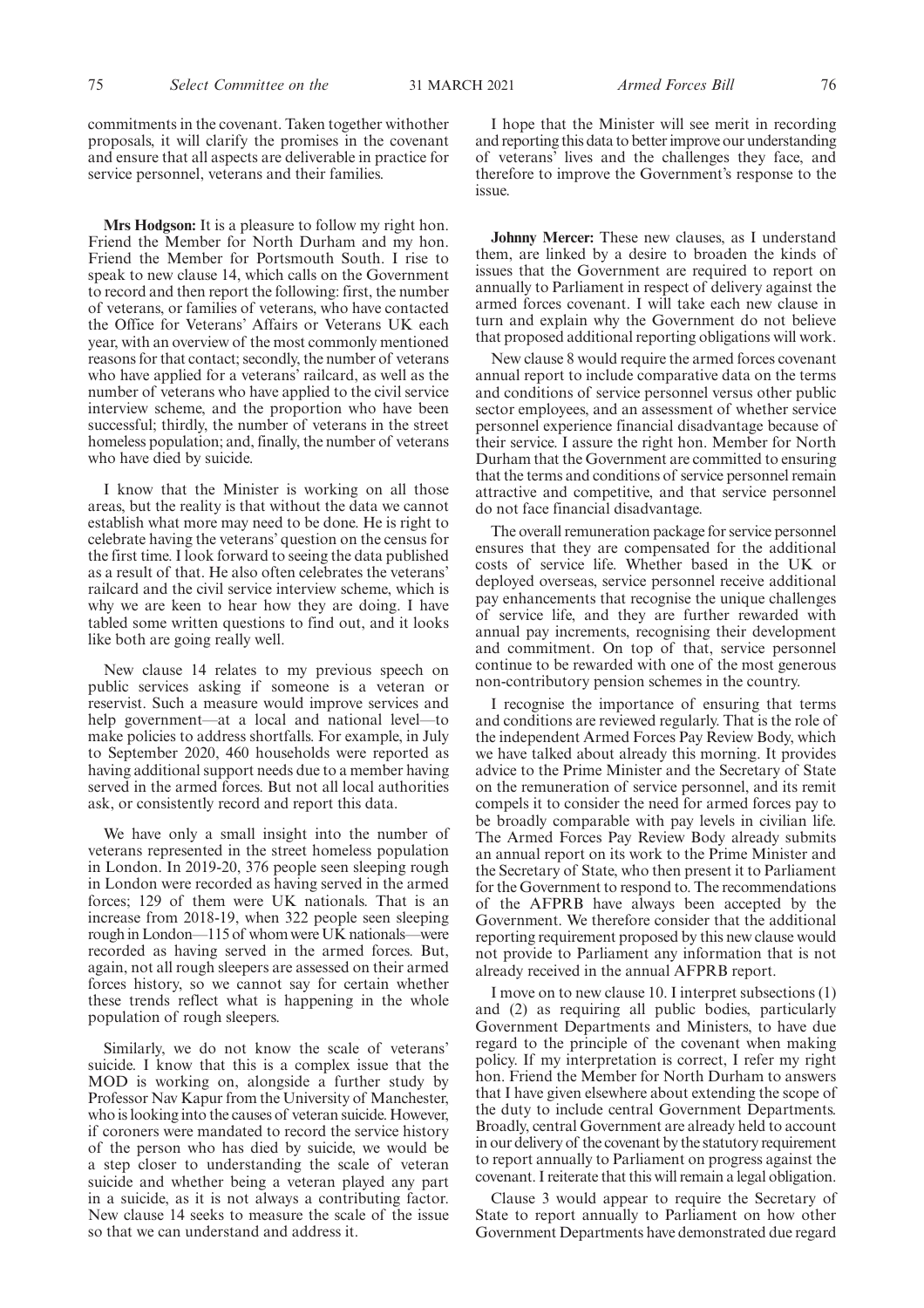Holden, Mr Richard Lopresti, Jack Mercer, Johnny Wheeler, Mrs Heather

# *[Johnny Mercer]*

to the covenant principles when making policy. Quite apart from the fact that that would impose a disproportionately large administrative burden on Departments—especially the MOD in having to write such a report—the Government consider that the salient information required by Parliament to monitor Government Departments' progress in delivering the covenant is already contained in the covenant annual report.

Finally, new clause 14 would require the covenant annual report to include new statistics on veterans in several areas, including the number of veterans contacting the Office for Veterans' Affairs and Veterans UK each year. The Government absolutely recognise the importance of measuring the progress we are making in delivering support for veterans and remain committed to continuous improvement. In terms of both the number and quality of the metrics reported against annually in the covenant report to Parliament, the OVA is working across Government to develop a framework of measures to track progress against the outcomes set out in the strategy for our veterans. We already intend to publish an annual veterans report, setting out our progress in delivering against our objectives. We anticipate that that would also include statistics reflecting the key initiatives, such as the veterans railcard, which my hon. Friend the Member for Washington and Sunderland West mentioned.

In the light of our plans for an annual veterans report, the Government are of the view that these additional reporting requirements for the covenant and the report are not necessary. I hope that, following these assurances, Members will agree to withdraw, or will not press, their new clauses.

**Mr Jones:** The Minister says that the Government are committed to armed forces personnel facing no financial disadvantage, but they will if the Government accept the Armed Forces Pay Review Body's recommendations but do not actually implement them. It is important to notice that although the armed forces do have good pensions—they are an outlier in that respect—armed forces personnel do pay for them, because those pensions are taken into account when service pay is calculated by the Armed Forces Pay Review Body.

I would accept what the Minister says, and we would have no problem with this, if we had a Government who implemented the Armed Forces Pay Review Body's recommendations, but we have not; since 2010 we have had a Government who have not implemented those. I will therefore press the new clause to a vote, because I think an extra level of reporting is needed to show that armed forces personnel are not being disadvantaged in this case by a Government who do not implement the recommendations of the Armed Forces Pay Review Body.

*Question put,* That the clause be read a Second time.

*The Committee divided:* Ayes 7, Noes 8.

**Division No. 5]**

#### **AYES**

| Antoniazzi, Tonia       | Jones, rh Mr Kevan |
|-------------------------|--------------------|
| Carden, Dan             |                    |
| Docherty-Hughes, Martin | Monaghan, Carol    |
| Hodgson, Mrs Sharon     | Morgan, Stephen    |

#### **NOES**

Anderson, Stuart Dines, Miss Sarah Docherty, Leo Henry, Darren

*Question accordingly negatived.*

#### **New Clause 11**

#### HOUSING REPORT

"(1) No later than 12 months following the day on which this Act is passed, and every 12 months thereafter, the Secretary of State must publish a report on what constitutes minimum standards for Armed Forces accommodation.

 $(2)$  The report should also include-

- (a) number of service personnel currently living in accommodation considered to be below minimum standard, and
- (b) the geographical spread of the accommodation deemed to be below minimum standard for Armed Forces accommodation.

(3) The first report published must include an analysis of establishing a housing charter, which would place a duty on the Ministry of Defence to produce a housing charter guaranteeing a common, minimum standard across all service minimum accommodation."—*(Stephen Morgan.)*

*This new clause will require the Government to report annually on the standard of service accommodation, including the number living in accommodation below minimum standard and its geographical spread, and produce a Service Housing Charter to set and enforce a common, minimum standard across all service accommodation.*

*Brought up, and read the First time.*

#### 10.45 am

**Stephen Morgan:** I beg to move, That the clause be read a Second time.

This clause is designed to take long-overdue comprehensive action to tackle the low standard of accommodation that our service personnel face. It will require the Government to report annually on the standard of service accommodation, including the number below minimum standards and where they are located. It will also place a duty on Ministers to provide a service housing charter, which will set and enforce a common minimum standard across all service housing.

As I have said when speaking to previous amendments, as currently drafted the duty to have due regard does not apply to Government Departments. This means that service accommodation, which is the responsibility of the MOD, is not currently included in the Bill. This new clause seeks to change that, and to respond to the widespread concerns raised repeatedly by service charities, service personnel, the Select Committee on Defence and the National Audit Office.

According to the armed forces continuous attitude survey, 40% of tri-service personnel live in single living accommodation, and 31% live in service families accommodation. A third of both these groups are dissatisfied with the overall quality of their accommodation. Roughly half of both these groups are dissatisfied with the response to maintenance requests, and a further 45% of personnel are dissatisfied with the quality of that work. This has been reinforced by the recent NAO report on SLA, which detailed a £1.5 billion backlog of repairs and an appalling prevalence of issues with heating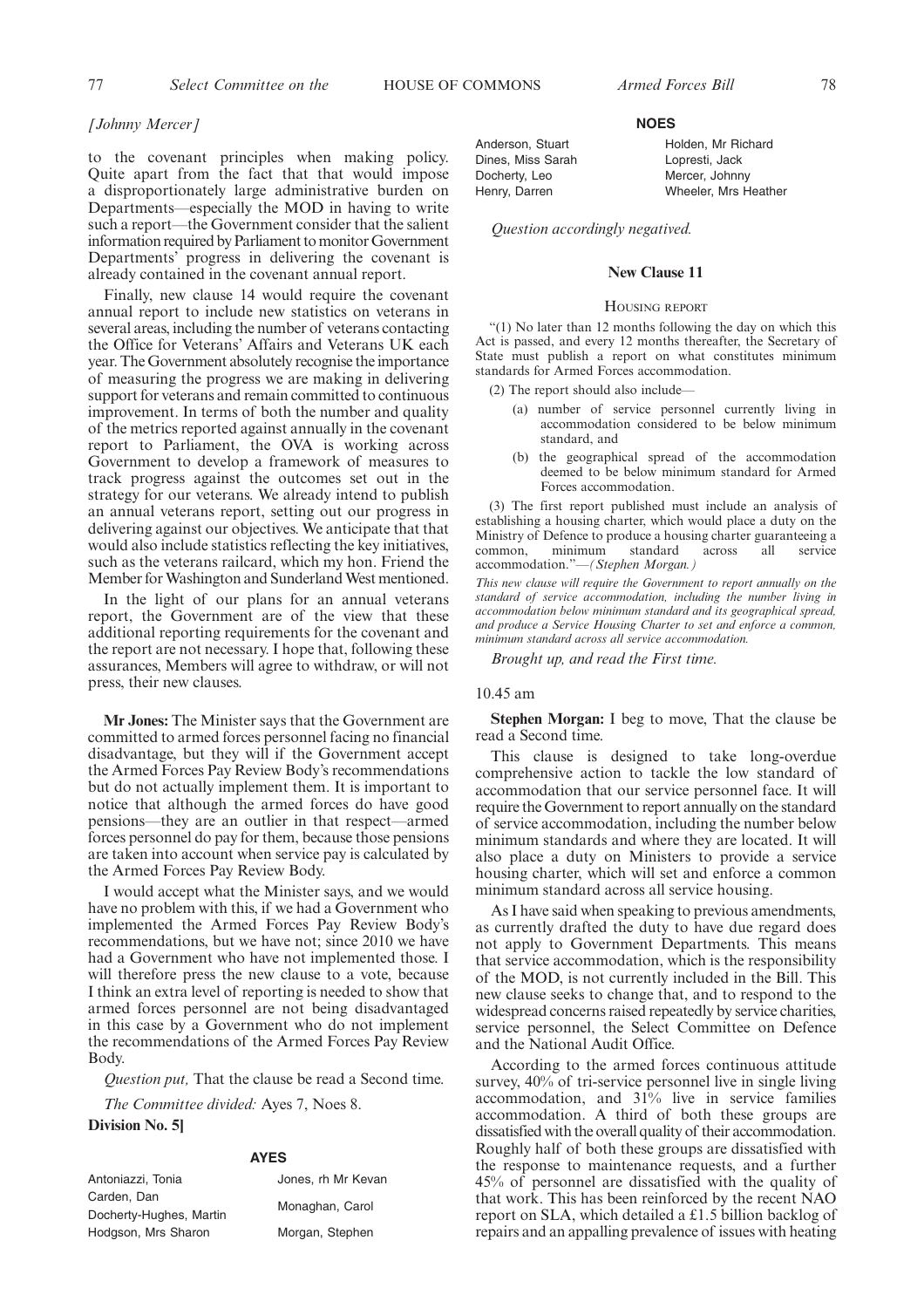and hot water. Even the chief operating officer of the Defence Infrastructure Organisation has conceded that the current quality-grading system for single living accommodation is complex. Yet it finds that 36% of personnel live in grade 4 or below, which is the lowest of the categories, and there is no minimum standard. Problems with heating and hot water are widespread.

The Government have committed funds to the modernisation programme, which is welcome, but it will take significant time to come to fruition. In the meantime, it is essential that we have a transparent picture of standards for which Ministers and civil servants are accountable. When we look at service family accommodation, it is the fix-on-fail contracts that cause so much trouble. Although Ministers say that Amey is meeting its key performance indicators, I suggest that these need to be reviewed, as the reality for service families is very different.

Last week, I spoke to naval families living in SFA in Portsmouth. They described huge waits for maintenance appointments and botched jobs that exacerbate problems and leave homes in shameful states of repair. I understand that service family accommodation is subject to a decent homes standard, but this in itself should be reviewed and the Government should aspire to far better for our service personnel.

Although the provision of service accommodation is split, with some being provided directly by the MOD and the rest being outsourced, it does not prevent a clear minimum standard from being applied across the board. This is simply a question of creating the homes fit for heroes that our service personnel deserve, and it should be a top priority.

It also poses a fundamental risk to recruitment, retention and morale. The 2020 armed forces continuous attitude survey found that 29% of personnel say that accommodation actively increases their propensity to leave. The Committee was due to visit service housing as part of its consideration of the Bill, but the Secretary of State mysteriously vetoed it at the last minute. Perhaps he was embarrassed by the unacceptable standards that our service personnel too often endure.

I would like to ask the Minister some very specific questions, and I look forward to his answers today. How does he justify the omission of the MOD among those responsible for having due regard to the covenant? Does he acknowledge the need for greater transparency on the overall quality of service accommodation? Will he undertake a review of Amey's KPIs, and how will the Government incentivise a move from fix-on-fail? Will he consider establishing a minimum standard across all service accommodation?

**Tonia Antoniazzi:**I thank my hon. Friend the Member for Portsmouth South for so clearly setting out the arguments for this new clause. For years, service personnel have had to put up with accommodation that is not up to scratch, and this Bill would have been a perfect opportunity to make some real, positive changes to rectify that.

When we heard from David Brewer and Tim Redfern a couple of weeks ago they were very keen to promote their successes but, as we all know and as recent surveys have shown, nearly half of our service personnel remain dissatisfied with their living arrangements.

I am sure we have all heard from constituents about acceptable housing, so today I would like to hear from the Minister about how exactly he is going to improve conditions for those who serve and their families. The state of accommodation has a big impact on the retention of staff. When more than a quarter of personnel are saying that accommodation is one reason for leaving the services, we know something just is not right. The loss of experienced, trained service personnel is not cost-effective, nor does it contribute to the state of readiness of our armed forces. Clarity and transparency are vital to improving conditions for our tri-service personnel, and I will be supporting the introduction of new clause 11 as it would go some way towards improving the current situation.

**Johnny Mercer:** My hon. Friend the Member for Portsmouth South seeks to place an obligation on the Ministry of Defence to commission an annual report to evaluate what constitutes the minimum quality standards for service accommodation and how many service personnel reside in accommodation that does not meet those criteria.

Our armed forces personnel are the heart of everything we do. As a condition of service and in recognition of their inherently mobile lifestyle, frequently remote bases and terms of service, regular service personnel are provided with high-quality, subsidised accommodation. Defence already operates a quality standard for all service family accommodation properties and is in the process of developing accommodation standards for single living accommodation. The Department has made a commitment to service personnel and their families to provide decent living standards through the service family accommodation customer service charter. The charter formally commits the Department to improve the condition and standard of the service family accommodation estate, sustaining improved levels of maintenance and repair performance and enhancing the customer service delivery that they receive from Amey Defence Services.

Defence has invested £1.2 billion over the last decade on construction and upgrades of our single living accommodation, and we continue to invest in a range of new build and renovation projects. My Department currently plans to invest a further £1.5 billion in single living accommodation, new build and upgrade projects over the next 10 to 12 years. That is more money going into SLA. As part of the wider £200 million upgrade programme for service family accommodation and single living accommodation that was announced by the Chancellor and the Secretary of State for Defence in July 2020, an additional £78 million will be invested in single living accommodation and transit accommodation by 2022.

With regard to applying a minimum standard of accommodation, I am pleased to report that service family accommodation already adheres to the decent homes standard, as defined by the Ministry of Housing, Communities and Local Government. Currently, 96.9% of SFA properties meet or exceed the standard, with work ongoing to modernise internal features across the estate. The standard of available housing is monitored on a monthly basis, and housing that does not meet the decent homes standard is not allocated to service personnel. The decent homes standard is currently being reviewed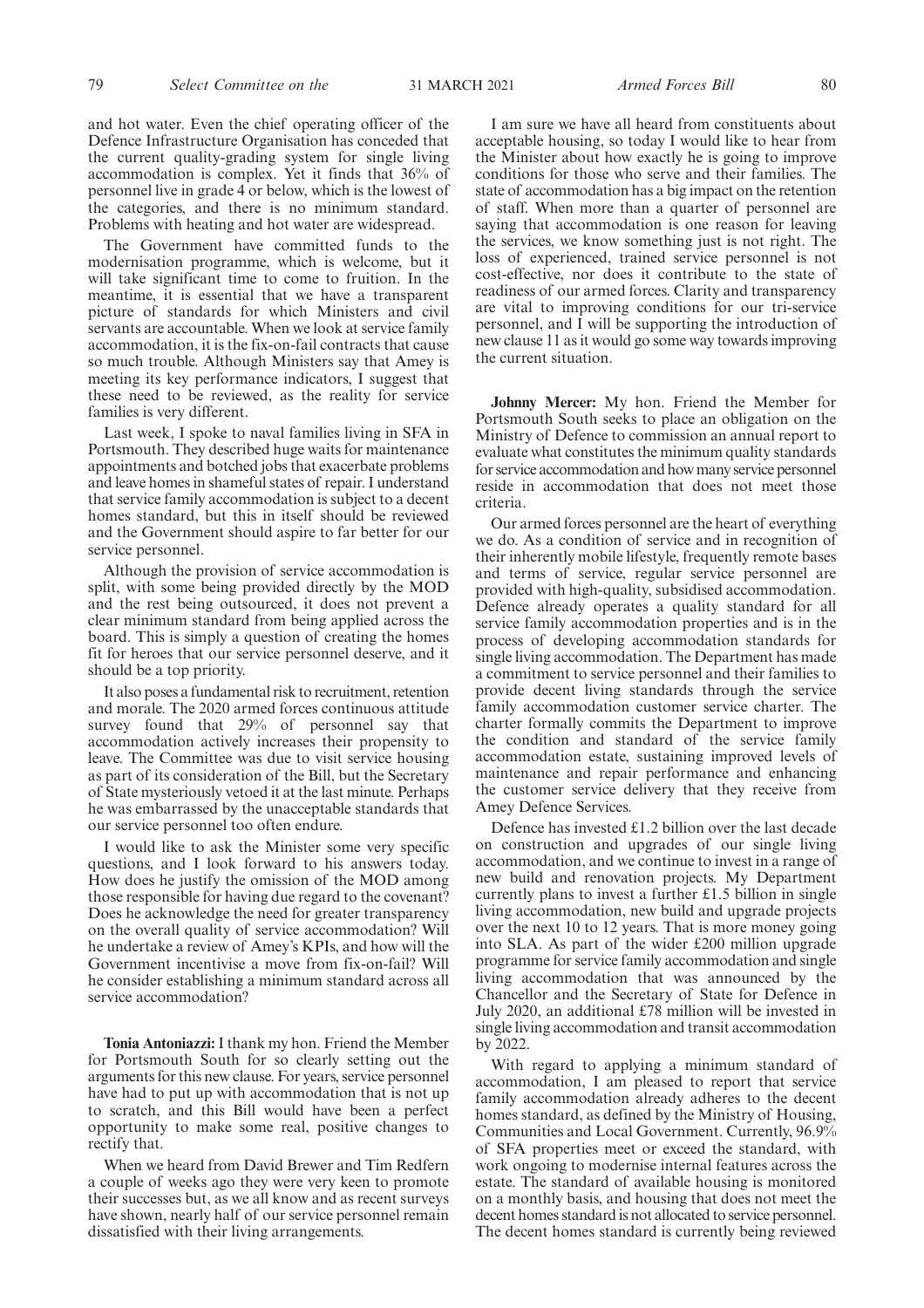#### *[Johnny Mercer]*

by MHCLG, and I look forward to considering the findings of the review and the impact that has on defence.

Work is ongoing through the SLA expert group to define an agreed minimum standard for SLA premises across all services. This work will also be supported by the roll-out of the SLA management information system, which will enable an evidence-based approach to the application of future funding through the analysis and exploitation of veracious accommodation data. The system has proved to be both complex and multifaceted, but it is now on track to go live in September 2021.

We conduct the armed forces continuous attitude survey annually, and it allows service personnel the opportunity to provide feedback on all aspects of service life, including accommodation. The results of the survey are used to identify particular aspects of the service accommodation package that require improvement. The publication of the defence accommodation strategy by the end of 2021 will formalise the Department's vision for our standards for such accommodation to meet the lived experience and expectations of our personnel now and in the future.

Given the scale of ongoing work to improve the standard of accommodation offered to service personnel, backed by significant investment in infrastructure and the existing procedures to monitor standards, it would be premature to require the Department to report on standards and produce a charter at this stage. The review of the decent homes standard is currently ongoing in MHCLG and is due to report in summer 2022. Following those assurances, I hope my hon. Friend will agree to withdraw the motion.

**Stephen Morgan:** This is perhaps the most fundamental standards issue. I posed a number of questions to the Minister, and it is regrettable that he has not answered those today. The Bill is a missed opportunity to tackle this issue, which the Government need to take further action on. I beg to ask leave to withdraw the motion, but we may return to it on Report.

*Clause, by leave, withdrawn.*

#### **New Clause 12**

#### MENTAL HEALTH REPORT

"(1) No later than 12 months following the day on which this Act is passed, and every 12 months thereafter, the Secretary of State must publish a report which must include—

- (a) a definition of what constitutes 'priority care' as set out in Armed Forces Covenant and how the Secretary of State is working to ensure that it is being provided, and
- (b) a review of waiting time targets for service personnel and veterans accessing mental health support.

(2) The first report published under this section must also include a resource plan to meet current Transition, Intervention and Liaison Service waiting time targets for the offer of an appointment in England and set new targets for mental health recovery through the veterans mental health pathway."—*(Mrs Hodgson.)*

*This new clause would require the Government to produce a definition of 'priority care' to help primary care clinicians deliver the commitments in the Armed Forces Covenant, conduct a review of mental health waiting time targets for service personnel and veterans, and produce a resource plan to meet current waiting time targets.*

*Brought up, and read the First time.*

# *Question put,* That the clause be read a Second Time.

**AYES**

*The Committee divided:* Ayes 7, Noes 8.

**Division No. 6]**

Antoniazzi, Tonia Carden, Dan Docherty-Hughes, Martin Hodgson, Mrs Sharon

Anderson, Stuart Dines, Miss Sarah Docherty, Leo Henry, Darren

**NOES** Holden, Mr Richard Lopresti, Jack

Jones, rh Mr Keyan Monaghan, Carol Morgan, Stephen

Mercer, Johnny Wheeler, Mrs Heather

*Question accordingly negatived.*

#### **New Clause 13**

## INDEFINITE LEAVE TO REMAIN PAYMENTS BY COMMONWEALTH MEMBERS OF ARMED FORCES

#### "(1) The Immigration Act 2014 is amended as follows.

(2) In section 68 (10), after 'regulations' insert 'must make exceptions in respect of any person with citizenship of a Commonwealth country (other than the United Kingdom) who is serving, or has recently served, in the UK armed forces, such exceptions to include capping the fee for any such person applying for indefinite leave to remain at no more than the actual administrative cost of processing that application, and'." *(Stephen Morgan.)*

*This new clause will ensure that Commonwealth veterans applying for UK citizenship following their service will only pay the unit cost of an application for Indefinite Leave to Remain.*

*Brought up, and read the First time.*

#### 11 am

**Stephen Morgan:** I beg to move, That the clause be read a Second time.

The new clause is designed to address the frankly extortionate visa fees that Commonwealth veterans face to remain in the country that they fought for following their service. This is a long-standing and shameful practice, and I am pleased that Labour is bringing forward a solution. The clause proposes to ensure that Commonwealth veterans pay only the unit cost of an indefinite leave to remain application, currently set at £243.

It is a source of immense pride that those from across the world have served in our armed forces—from the 1.3 million Indians who volunteered to join the British Army in the first world war, to those who took part in operational tours of Iraq and Afghanistan. Today, more than 6,000 personnel serve in the forces from overseas, many from the Commonwealth. Alongside servicemen and women from this country, they continue to make extraordinary sacrifices and display incredible bravery, risking their lives overseas and more recently bolstering our frontline response to the coronavirus crisis, but the Government are shamefully letting them down.

Following four years of service, Commonwealth service personnel earn the right to live in Britain, but in recent years the Government have increased the fees for service personnel to apply. A service leaver with a partner and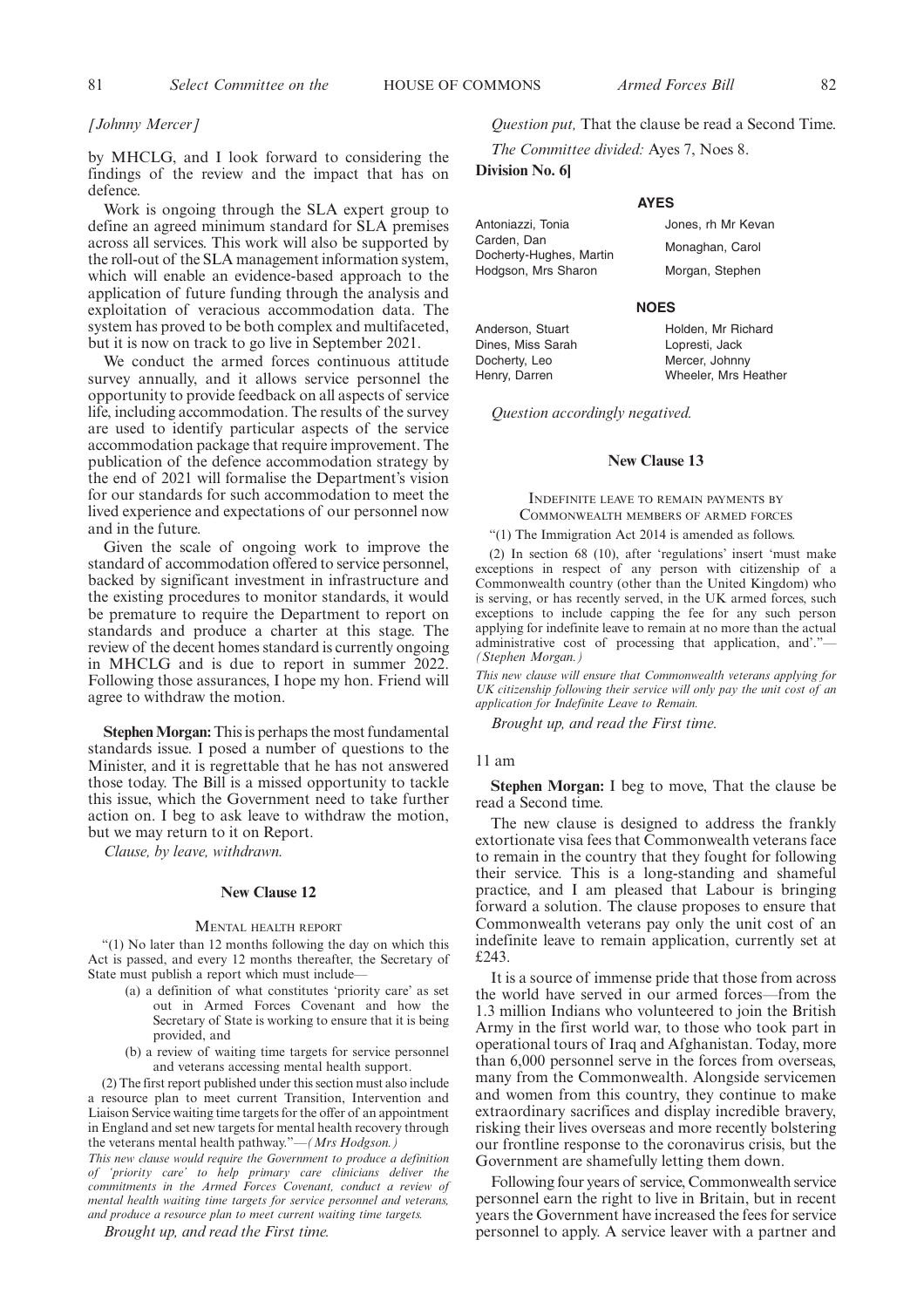two children will be presented with a bill of almost £10,000 to continue to live in the UK after they have served. That is an increase from just £155 in 2003. To add further insult, they are given just 48 days following the discharge in which to pay it. That is dishonourable, unfair and certainly no way to repay the bravery and sacrifice of Commonwealth service personnel.

This is not just a moral argument about appropriately recognising their service; it is an issue of basic humanity. Those eye-watering fees represent a huge part of applicants' wages, and many are not expecting them. The Royal British Legion, which has campaigned strongly on this issue for several years, suggests that around 300 Commonwealth personnel leave service and are faced with those fees. The fees leave Commonwealth veterans facing huge uncertainty and financial hardship, and feeling abandoned by the country that they have served.

Citizenship for Soldiers is doing fantastic work, as we heard in an evidence session, to advocate for those affected by this injustice. One of the claimants it represents, a 12-year veteran of the Iraq and Afghanistan campaigns, was given a bill in the region of £30,000 following an emergency operation, after he was deemed ineligible for free NHS care. As the Royal British Legion has pointed out, without leave to remain, Commonwealth veterans are cut off from being able to access employment or state support. That often leads veterans reliant on their families or charitable funds, or facing repatriation to their country of origin.

That is a breach of not only the armed forces covenant but the moral obligation that this country has to them. Successive armed forces covenant annual reports have pointed that out. The Royal British Legion and other service charities have explicitly called for this injustice to end. It should bring shame to us all. I know that many on the Committee sympathise with the new cause including you, Mr Sunderland—and I hope that we will find the courage to support the amendment when it comes to a vote. Even the Minister has repeatedly said that this is an injustice, yet the Bill misses a crucial opportunity to end it.

Commonwealth veterans have already paid for their citizenship once, through their service to our country. I hope that colleagues from across the political spectrum will support Labour's new clause to ensure that no one has to pay twice.

**Johnny Mercer:** Let us be absolutely clear: Labour has done absolutely nothing on this issue since visa fees came in, and it offers nothing for our armed forces, so we should drop the doe-eyed "Labour care about humanity" stuff. Only one Government have come in and promised to do something on visa fees, and that is this Government, not one before. I am proud of that. We will provide a pathway to residency and we are looking to start a public consultation on that in the next month.

The Government highly value the service of all members of the armed forces, including Commonwealth nationals and Gurkhas from Nepal, who have a long and distinguished history of service to the UK both here and overseas. Commonwealth citizens and Gurkhas who have served at least four years or have been medically discharged as a result of their service can choose to settle in the UK after their service and pay the relevant fee.

The time before discharge that such settlement applications can be submitted has recently been extended from 10 to 18 weeks. We recognise, however, that settlement fees place a financial burden on service personnel wishing to remain in the UK after their discharge, and we recognise the strength of feeling from service charities and the public about this issue. The Defence Secretary has met the Home Secretary to consider how we could offer greater flexibility in future. We will launch a public consultation in the next month. I urge all those with an

It is right and proper that we seek views on any change to the immigration fees policy through public consultation. In the meantime, the MOD makes clear to Commonwealth and Gurkha recruits the process by which they and their families can attain settlement in the UK, and the costs involved. The MOD is also working with the Joining Forces credit union to provide financial education, savings packages and loan packages to help non-UK personnel pay for visa costs, should they wish to remain and settle in the UK after their service. I hope that, with those assurances, the hon. Member will agree not to press the new clause.

interest in the issue to respond to that consultation so

that we may correct this injustice.

**Stephen Morgan:** We do not believe that is a satisfactory response from the Minister. Ministers from successive Conservative Governments have promised a solution on this forever and a day. Commonwealth veterans should not have to wait until some time never for a consultation to kick off.

**Mr Jones:** Does my hon. Friend agree that the Minister did not tell the Committee that since 2010 the fees charged have increased from £840 to £2,389, which has made a real difference in the burden? Those decisions were taken by the coalition and Conservative Governments.

**Stephen Morgan:** I thank my right hon. Friend for that intervention. He is absolutely right. I alluded to some of the figures in my speech. Regrettably, the Minister did not cover that in his response. That is why—

**Johnny Mercer:** I am happy to respond.

**Stephen Morgan:** I will carry on, because I am near to the end of my speech. I will not press the new clause for now, but I put Ministers on notice that we will return to this issue on Report. I beg to ask leave to withdraw the motion.

*Clause, by leave, withdrawn.*

**The Chair:** Sharon Hodgson, do you wish to move new clause 14?

**Mrs Hodgson:** I would like to move new clause 14 formally, Mr Sunderland. I listened intently to what the Minister said. With regard to both new clause 14 and new clause 15, I know that he says it would be an undue burden to ask this question and record this information, but I really think it is very important and useful, and I cannot see how collecting it would be anything other than a help, rather than a burden. I would therefore like to test the will of the Committee on this new clause.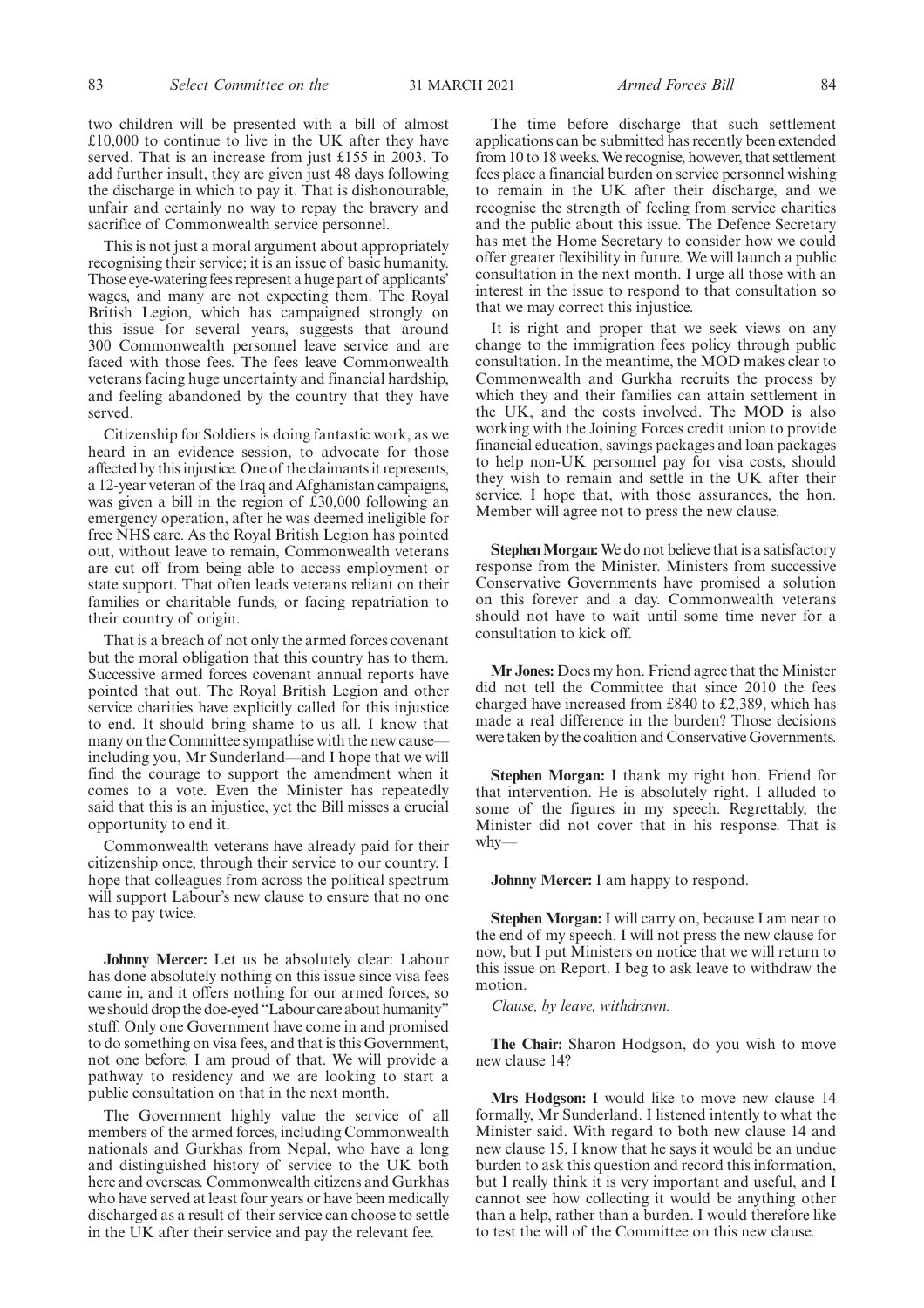#### **New Clause 14**

STATISTICS TO BE REPORTED AS PART OF THE ARMED FORCES COVENANT REPORT

"(1) The Armed Forces 2006 is amended as follows.

(2) Section 343A, after subsection (5) insert—

'(5A) An armed forces covenant report must include the number of—

- (a) veterans (or families of veterans) who have contacted the Office of Veteran Affairs or Veterans UK each year and an overview of the most commonly mentioned reasons for contact;
- (b) veterans who have applied for a Veterans Railcard;
- (c) veterans who have applied to the Civil Service Interviews Scheme, and the proportion of these who have been successful in a job offer;
- (d) veterans in the street homeless population; and
- (e) veterans who have died by suicide.'"—*(Mrs Hodgson.)*

*This new clause, with NC15, will improve the Government's collection and reporting of data on veterans in the Armed Forces Covenant Annual Report. It also places a duty on all public services to establish whether all new users are a veteran.*

*Brought up, and read the First time.*

*Question put,* That the clause be read a Second time

*The Committee divided:* Ayes 7, Noes 8.

**Division No. 7]**

#### **AYES**

| Antoniazzi. Tonia                      | Jones, rh Mr Kevan |
|----------------------------------------|--------------------|
| Carden. Dan<br>Docherty-Hughes, Martin | Monaghan, Carol    |
| Hodgson, Mrs Sharon                    | Morgan, Stephen    |

#### **NOES**

| Holden, Mr Richard   |
|----------------------|
| Lopresti, Jack       |
| Mercer, Johnny       |
| Wheeler, Mrs Heather |
|                      |

*Question accordingly negatived.*

**The Chair:** I ask Sharon Hodgson to confirm whether she wishes to move new clause 15.

**Mrs Hodgson:** As with new clause 14, I really think that this duty would not be an undue burden on any of the authorities that would have to ask this question. It would definitely provide excellent information for measuring outcomes. Again, I would like to test the will of the Committee and push this new clause to a vote.

## **New Clause 15**

#### DUTY TO REPORT

"The Secretary of State to place a duty on all public services to include a question on whether the respondent is a veteran, has previously served in the Armed Forces or is a reservist to all new service users."—*(Mrs Hodgson.)*

*See explanatory statement for NC14.*

*Brought up, and read the First time.*

*Question put,* That the clause be read a Second time.

*The Committee divided:* Ayes 7, Noes 8.

#### **Division No. 8]**

Anderson, Stuart Dines, Miss Sarah Docherty, Leo Henry, Darren

Antoniazzi, Tonia Carden, Dan Docherty-Hughes, Martin Hodgson, Mrs Sharon

#### **NOES**

**AYES**

Holden, Mr Richard Lopresti, Jack Mercer, Johnny Wheeler, Mrs Heather

Jones, rh Mr Kevan Monaghan, Carol Morgan, Stephen

*Question accordingly negatived.*

#### **New Clause 16**

#### QUARTERLY REPORTS ON FORCES STRENGTH

"(1) The Secretary of State must lay before Parliament reports on infantry battalion soldier strength, including the percentage of combat-ready soldiers per infantry battalion.

(2) The first report must be laid no later than 3 months after the day on which this Act is passed.

(3) A further report under this section must be laid no later than three months after the previous such report."—*(Stephen Morgan.)*

*This new clause will place a duty on the Secretary of State to report to Parliament quarterly on infantry battalion soldier strength, including the percentage of battle-ready soldiers per infantry battalion.*

*Brought up, and read the First time.*

#### 11.15 am

**Stephen Morgan:** I beg to move, That the clause be read a Second time.

The new clause is designed to provide greater transparency on the strength of our fighting forces, following the Government's broken promises on armed forces cuts. It would place a responsibility on the Secretary of State to report to Parliament each quarter on the fighting strength of our armed forces, including on the number of battle-ready soldiers per infantry battalion.

As the Committee knows, the Prime Minister promised to end the era of retreat, and that no further cuts would be made to the Army. Instead, he has further eroded our fighting strength: 45,000 personnel have been cut since 2010, and the forces were 10,000 below target strength. Now the integrated review and the Command Paper have confirmed that the Army will be further reduced to just 72,500 by 2025—smaller than at any time since the 1700s. That has been compounded by a leaked MOD report suggesting that 32 to 33 infantry battalions are short of battle-ready personnel.

The Chief of the Defence Staff said in 2015 that the ability to yield a single war-fighting division was "the standard whereby a credible army is judged".

Recently retired British generals have said that further cuts to the Army would mean that the UK is no longer taken seriously as a military power and would damage our relationship with the US and our position in NATO. The Royal United Services Institute recently reinforced that point, suggesting that the cuts mean that the UK can no longer be considered a tier 1 or full-spectrum military power.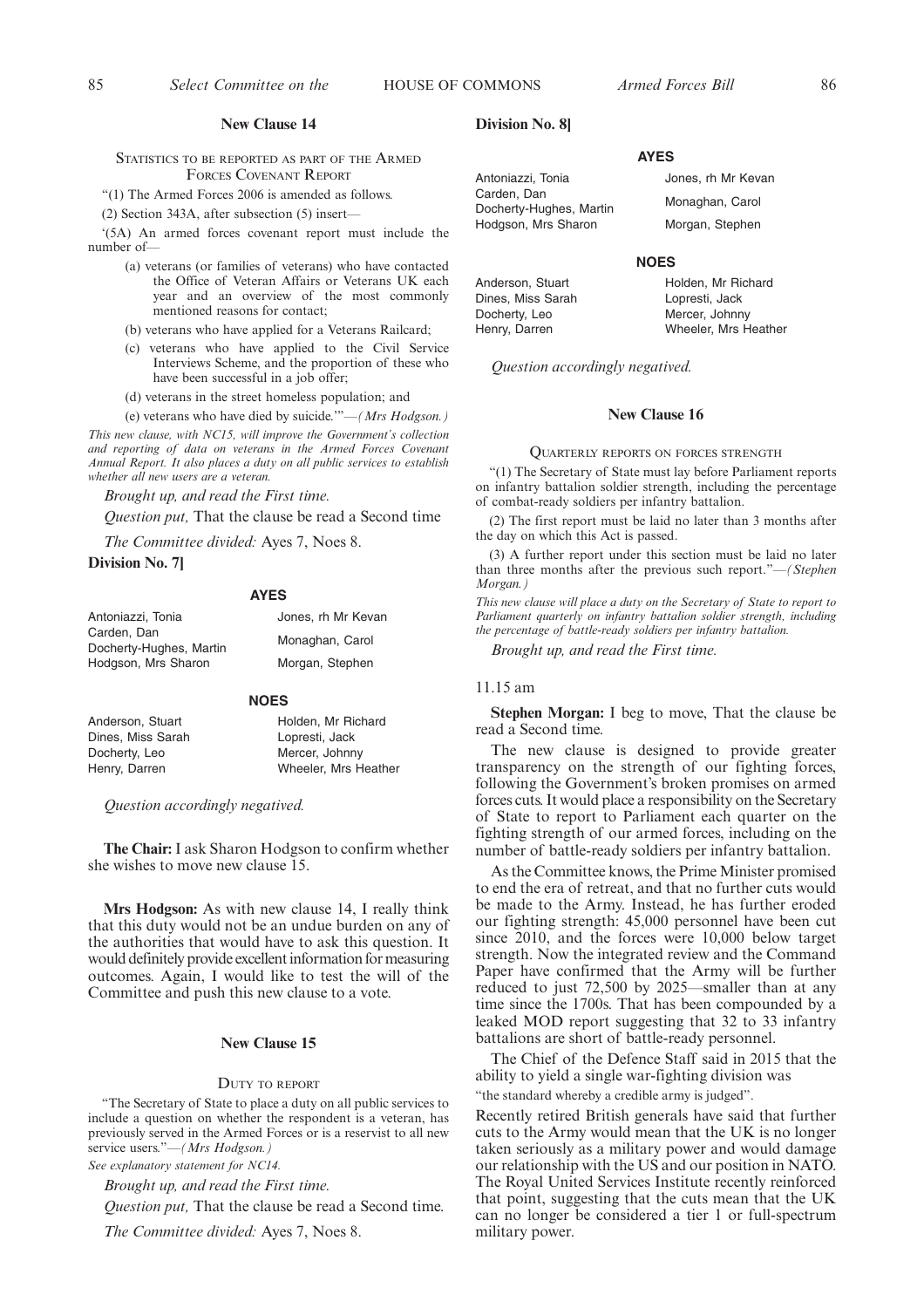These sweeping changes to our armed forces represent a huge gamble with our national security. Although the battlefield is undeniably changing, it remains to be seen whether the investments made in cyber, space and electronic warfare will be enough to keep us competitive on the world stage.

Government cuts to the conventional strength of our forces today, with the promise of jam tomorrow in the form of pioneering technology, are nothing new. Tory Ministers promised the same in the 2010 and 2015 reviews, but they failed to deliver. In 2010 they promised a future force by 2020, and in 2015 they promised a war-fighting division with a strike force by 2025. It is now being promised in 2030. A recent Defence Committee report on the Army's armoured vehicle capability says that the division will be "hopelessly under-equipped" and overmatched by adversaries.

While we wait to see whether the Government finally deliver a coherent strategy for our national security, it is vital that we have a clear understanding of our fighting strength. Successive Conservative Governments have talked up their commitment to our armed forces, but they have broken their promises at every turn. Our adversaries will exploit continuing holes in our capability, and Labour is determined to ensure that our country can protect itself properly now and in the future.

**Mr Jones:** I rise to support this new clause because, as my hon. Friend the Member for Portsmouth South has outlined, promises have been broken not just by this Government but since 2010. In the run-up to the 2010 general election, the Conservative party argued for a larger defence budget, an increase in numbers, more equipment, and a commitment to the armed forces of our country. Since then, we have not just seen the size of the Army reduced; we have seen cuts in numbers in the Royal Navy, including the Royal Marines, and in the Royal Air Force. Under the coalition, we had the terrible situation where brave members of our armed forces were made compulsorily redundant—again, something that was never promised in 2010. Certainly, if a Labour Government had implemented that policy, Members on the Tory Benches would have opposed it and would have been highly critical of the Government for doing so.

The overall size of our armed forces does matter, not only in terms of the Army being able to deploy individuals but to ensure that, for example, the Royal Navy has enough personnel to put ships to sea. We can have as much equipment as we want, but if we do not have the individual servicemen and servicewomen to support that equipment, it is useless. In the past few years, we have seen naval ships tied up because of a lack of trained strength, so it is important that we have this report annually and also that it talks about trained strength, because the Government do play fast and loose with the numbers.

It is not just a matter of the overall size, but what the overall capability is and how many members of the armed forces can actually deploy. There has been a decade of decline in the UK's armed forces, and although the Minister and others champion the idea that they are supporting members of the armed forces, they have been part of a Government that have not only cut pay—as we have already spoken about this morning—but cut the actual numbers of the armed forces.

Another aspect I would like to raise is the lack of opportunity this will mean for many young people in constituencies such as mine, who proudly join the armed services to not only serve their country, but ensure they can have a career that they can be proud of and take those skills back into civilian life. The cuts will have an impact in constituencies across the country that provide men and women for the armed forces, because there will be a lack of opportunities. A lot of negative things are said about service in the armed forces, but I see service as a positive thing, where the people joining not only contribute to the safety that we all take for granted but, more importantly, get great career opportunities and opportunities that they would never have in civilian life. Once they leave, that expertise helps those individuals, and also helps local communities such as mine in North Durham. These cuts will limit the opportunities for those people, which saddens me, and is something we should bear in mind.

**Carol Monaghan:** I want to say a few words in support of this new clause. Again, it should be really straightforward. I cannot see any reason why the Government would oppose it; it simply asks for a report on numbers.

Both Members who have already spoken to this new clause have talked about the impact of reduced numbers. We must be clear that despite moves towards cyber-warfare and different types of platform, ultimately reduced numbers threatens our capability. When we are looking at operating in very difficult circumstances, the Government should take seriously any threat to our capability.

We must also think about the impact on the remaining personnel, because the burden on them increases as the numbers decrease, with fewer personnel having to do more. That has an impact on their lives, including their family life and interactions with those outside the military. It can also threaten their ability to take leave; it will be a serious issue if they have leave entitlement but are not able to take leave because there are insufficient personnel to cover. People cannot continue like that; perhaps they can for short periods, but not over months and certainly not over years or indeed their entire service. We need to think carefully about this.

To make a general point, I am concerned that we are in a Bill Committee and we are supposed to be discussing new clauses and amendments, with the Government looking at adopting those that are considered reasonable, but it seems to me at the moment that they have not taken on board a single one. That calls into question what we are all doing on a Wednesday morning participating in such a Committee. So I seek some advice on this from the Chair: surely the Government should seriously consider new clauses and amendments, particularly where there is consensus.

**Mr Richard Holden** (North West Durham) (Con): I agree with some of the fine words from my friend and neighbour the right hon. Member for North Durham (Mr Jones), but it is incumbent upon those proposing changes or proposing more service personnel to explain how we would achieve that and what other programmes they would like to see cut or what taxes they would like to see rise in order to pay for it—if you will the ends, you've got to will the means to the ends.

**Carol Monaghan:** Will the hon. Gentleman give way?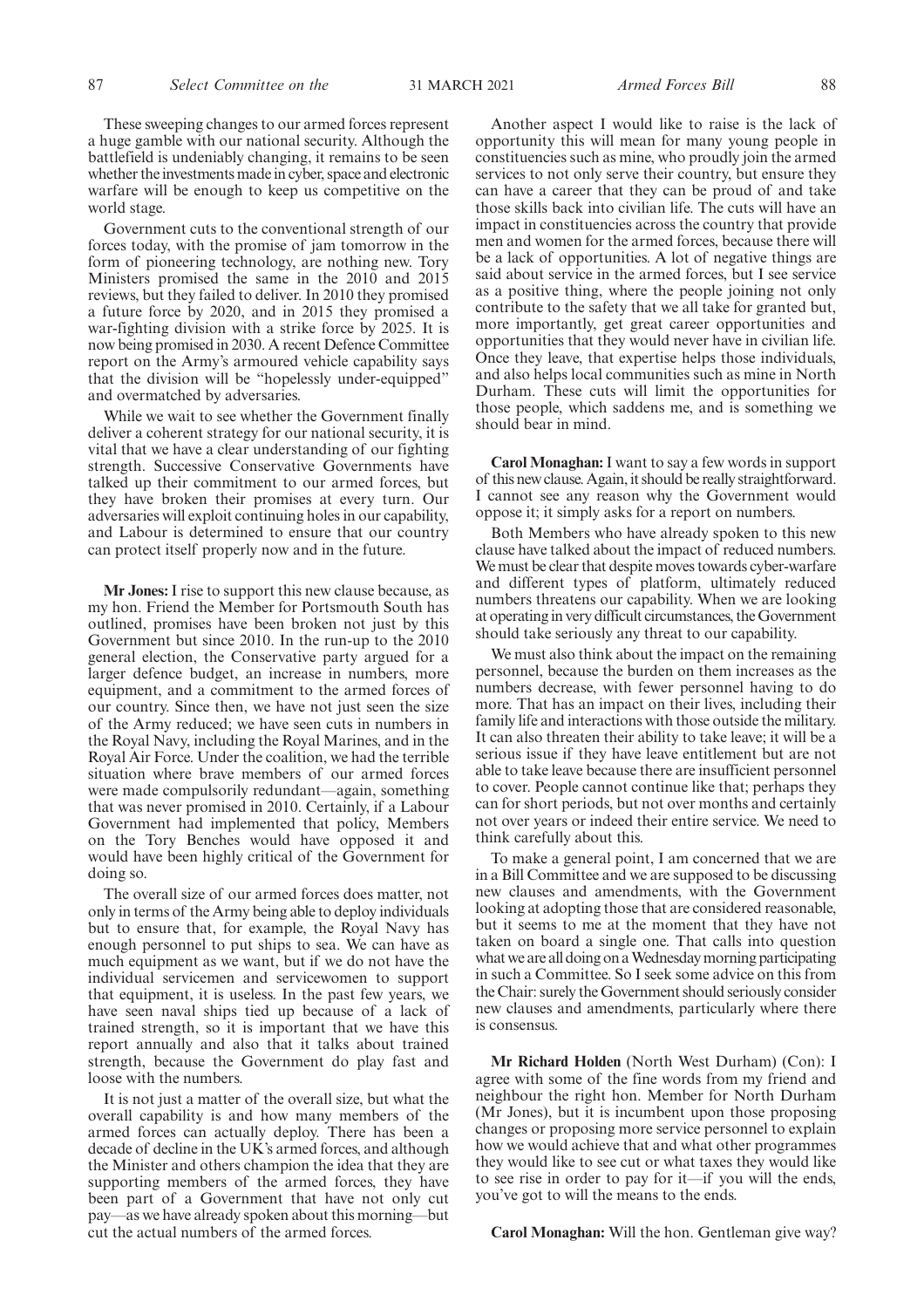**Mr Holden:** Not at this moment, no; I am making a very brief point.

I know what happened just after 2010, after the right hon. Member for North Durham left the MOD: a huge amount of programmes were massively over-budget and had to be axed at the last minute, at the cost of hundreds of millions of pounds in some cases.

#### **Mr Jones:** Will the hon. Gentleman give way?

#### **Mr Holden:** Not at this stage, thank you.

We must be realistic, especially as we are looking at totally new threats from across the globe; our adversaries are operating in the grey zone, and we need to look at ways to counter them. If Opposition Members are going to propose different things, they need to explain how we can achieve them.

**Mr Jones:** I thank the hon. Gentleman for giving way, but say to him that that did not stop the Conservative party in 2009 and the 2010 general election, when it proposed a larger Army and an increase in the Defence budget. Yet the first thing they did was cut it. The hon. Gentleman should practise what he preaches. I do not know whether he was an adviser in 2010, but statements on the record and in the manifesto were completely turned over when the Conservatives entered the coalition Government; the first thing they did was cut the size of the armed forces and make people compulsorily redundant.

**Mr Holden:** I thank the right hon. Member for his comments, but, as he will know, immediately after the general election there was that lovely note left on the Chief Secretary to the Treasury's desk by the outgoing Chief Secretary to the Treasury saying that there was no money left. He will also know that a lot of the programmes that had to be axed following the 2010 general election had gone massively over-budget, which was only discovered in later years, due to obfuscation by members of the outgoing Labour Government about the actual state of the programmes. So I just say that it would be particularly helpful if, rather than trying to put more and more on the never-never as the last Labour Government did and the Opposition are proposing today, they were honest, straightforward and realistic with the British people about the choices that have to be taken.

**The Chair:** Before I call the Minister, does any other Member wish to come in?

**Carol Monaghan:** I just wanted to make a point. The hon. Member for North West Durham seemed to suggest that we were asking for numbers to be increased. It is quite important that there is clarification on that point; we are actually asking for numbers to be maintained. That is different. This Government are looking to cut numbers.

**Mr Holden:** Will the hon. Lady give way?

**Carol Monaghan:** I am happy to give way to the hon. Member, although he would not give way to me.

**Mr Holden:** I would just like to make the point that if we are not going to reduce numbers, we have to reduce capability in other areas. I would be very interested to know from the SNP spokesperson whether she wants to maintain the status quo, which means not responding to changing threats around the world. What is her party's proposal?

# 11.30 am

**Carol Monaghan:**I do not think this is a Bill Committee to discuss the SNP's manifesto, but we have been quite bit clear throughout that funding has to be found. If hon. Members want to discuss the SNP's manifesto, we can get rid of Trident, which is an enormous and expensive vanity project, which, frankly, we cannot afford.

**Johnny Mercer:** I really welcome the comments from my hon. Friend the Member for North West Durham. He is right about the absolute disaster zone we were left with in 2010. My right hon. Friend the Member for North Durham obviously likes to remind us regularly of his experiences in the MOD, but the key would be to look at them in detail and to be more honest about them. Ultimately, people watching this do not really care what happened  $10$ ,  $15$  or  $20$  years ago. What they care about is sorting out these issues now and that is what this Government are looking to do.

We have to meet the threat as it is presented in the integrated review. We have had a good defence White Paper that looks at the new and emerging threats, and the way we want to change our integrated operating concept. It is a good review. I think that members of our armed forces would like to see people get behind that, rather than talking about issues that are quite significantly out of date.

The hon. Member for Portsmouth South seeks to place an obligation on the Defence Secretary to

"report to Parliament quarterly on infantry battalion soldier strength, including the percentage of battle-ready soldiers per infantry battalion."

The Government already publish on gov.uk quarterly service personnel statistics, containing detailed information on the strength, intake, outflow and gains to trained strength for the UK armed forces overall and specifically for each of the three services, including the Army. Providing a further breakdown of those figures to include infantry battalion soldier strength and the percentage of battle-ready soldiers per infantry battalion would be highly likely to prejudice the security of the armed forces for three clear reasons.

First, it would expose any extant or potential vulnerabilities and capability gaps within the force structure—a threat that will be exacerbated over the next four years as the Army reconfigures and readjusts in line with the outcomes of the integrated reviewed. Secondly, it would risk exposing any nascent and emerging capability plan. Thirdly, it could reveal the size and strength of sensitive capabilities to our adversaries.

As the hon. Member for Portsmouth South will understand, the safety and security of our service personnel and the effectiveness of our force are among my highest priorities. He will therefore understand that I am not willing to put the security of our personnel at risk in this manner. There is also a real concern that focusing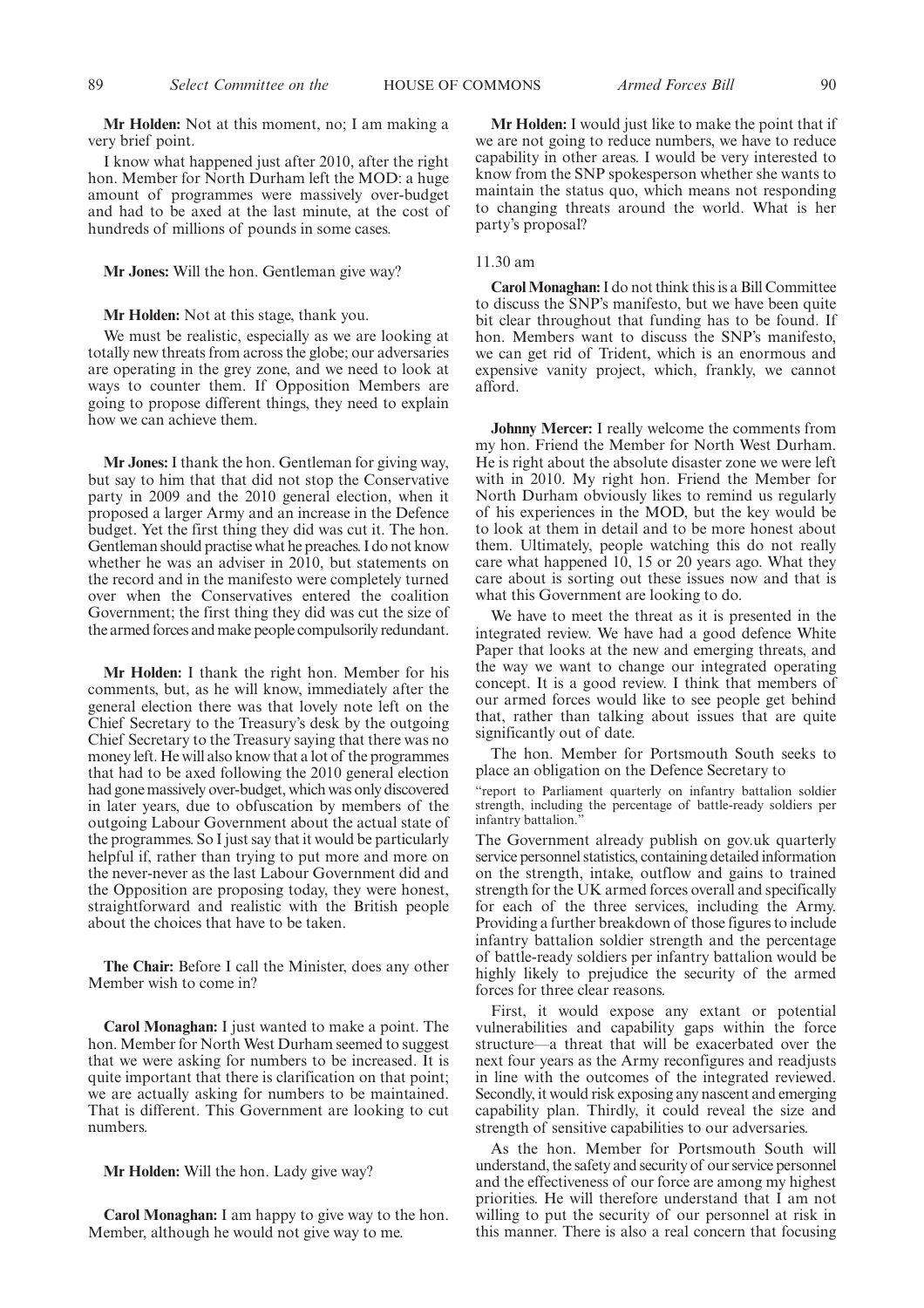Parliament's attention disproportionately on infantry strength would serve only to undermine the guiding principle of our nation's future security.

As the Secretary of State wrote in his introduction to the defence Command Paper, it is essential that our future armed forces are

"integrated across all domains, joining up our people, equipment and information to increase their outputs and effectiveness.'

It goes without saying that providing quarterly updates on infantry strength alone would place an uncontextualised and unhelpful emphasis on one part of a large and integrated whole force that we value highly. That is why our current reporting, which is made available to all, covers that whole force.

In the light of these very real concerns, I hope that the hon. Member will agree to withdraw the new clause.

**Stephen Morgan:** National security is the first duty of any Government. Following the publication of the integrated review and Command Paper, it is clear that this Government have not only broken their promises on fighting strength, but taken a significant gamble with our national security in the medium term. I will withdraw this clause for now, but reserve the right to return to it on Report. I beg to ask leave to withdraw the motion.

*Clause, by leave, withdrawn.*

#### **New Clause 17**

REPORT ON DISMISSALS AND FORCED RESIGNATIONS FOR REASONS OF SEXUAL ORIENTATION OR GENDER IDENTITY

"(1) The Secretary of State must lay before Parliament reports on the number of people who have been dismissed or forced to resign from the Armed Forces due to their sexual orientation or gender identity, this includes—

- (a) formal documentation citing sexuality as the reason for their dismissal; or
- (b) there is evidence of sexuality or gender identity being a reason for their dismissal, though another reason is cited in formal documentation.
- (c) in this section, 'sexuality or gender identity' includes perceived or self-identified sexuality or gender identity.

(2) The report shall include recommendation of the sort of compensation which may be appropriate, including but not limited to—

- (a) the restoration of ranks,
- (b) pensions, and
- (c) other forms of financial compensation.

(3) The report shall include a review of those service personnel who as a result of their sexuality have criminal convictions for sex offences and/or who are on the Sex Offenders register.

(4) The report shall include discharges and forced resignations at least back to 1955.

(5) The first report must be laid no later than six months after the day on which this Act is passed."—*(Dan Carden.)*

*This new clause requires the Government to conduct a comprehensive review of the number of people who were dismissed or forced to resign from the Armed Forces due to their sexuality and to make recommendations on appropriate forms of compensation.*

*Brought up, and read the First time.*

**Dan Carden:** I beg to move, That the clause be read a Second time.

This new clause seeks to right an historical wrong. Twenty-one years ago, the ban on LGBT+ personnel serving in the armed forces was lifted. During the years of the ban, it inflicted staggering cruelty on those men and women who had stepped forward to serve their country. This is a hidden history of the British military, so let me reveal some of the sorry tale.

Between the mid-1950s and 1996, men and women predominantly men—of our armed forces who were thought to be gay were arrested, searched and questioned by officers trained for wartime interrogation. In many cases, this went on for days before they were charged, often without legal counsel or support. On many occasions, arrest was based on little evidence. It has emerged that many heterosexual personnel were falsely accused by service police officers, losing careers and, in some cases, homes and families. After harrowing investigations, these men and women were led away to military hospitals where they were subjected to degrading and shameful medical inspections, conducted in accordance with confidential Defence Council Instructions, held by every unit of the armed forces.

At court martial, in the moments before those convicted were sent down, operational medals and good conduct badges were ripped from their uniforms. They typically served six months in prison for the military criminal offence of being homosexual. It is staggering that this continued until 1996, and that administrative dismissal of LGBT+ personnel continued for a further four years, until January 2000.

As these members of our armed forces walked from prison, they were dismissed in disgrace, with criminal records as sex offenders, which from 1967 had no civilian equivalent. As they left through the main gate, they were commonly given letters instructing them to never again use their military ranks or wear items of uniform, for example in remembrance at the Cenotaph. With dignity, they continued to obey those letters. Their names were erased from the retired lists of the Army, Royal Navy and Royal Air Force as though they had never existed. These once-proud members of our military were cast out of the armed forces family and outed to their own family and friends. They lost their homes and their financial stability. Their service record cards had the top corner clipped and were marked in red pen with the annotation, "Dismissed in disgrace", causing many a lifetime of employment issues.

In the past, in their moments of need, these personnel were shunned by military charities. I am pleased that has now changed. However, there has been no such remedy or reckoning from our Government or the Ministry of Defence. The Committee heard at first hand, from the charity Fighting with Pride, accounts of how those affected live today amidst the ashes of their former service careers. Our LGBT veterans are scattered across the United Kingdom, often away from military communities, living lives in stark contrast to those hoped for when they joined the forces. In the 21 years since the ban was lifted, nothing has been done to support those LGBT+ veterans. The impact endures amidst loneliness, isolation, shame and anger. As Canada, Germany, the United States and other nations prepare, assess and make reparations, putting right this shameful wrong is long overdue for the United Kingdom, which persisted with the ban for longer and implemented it more zealously than many others.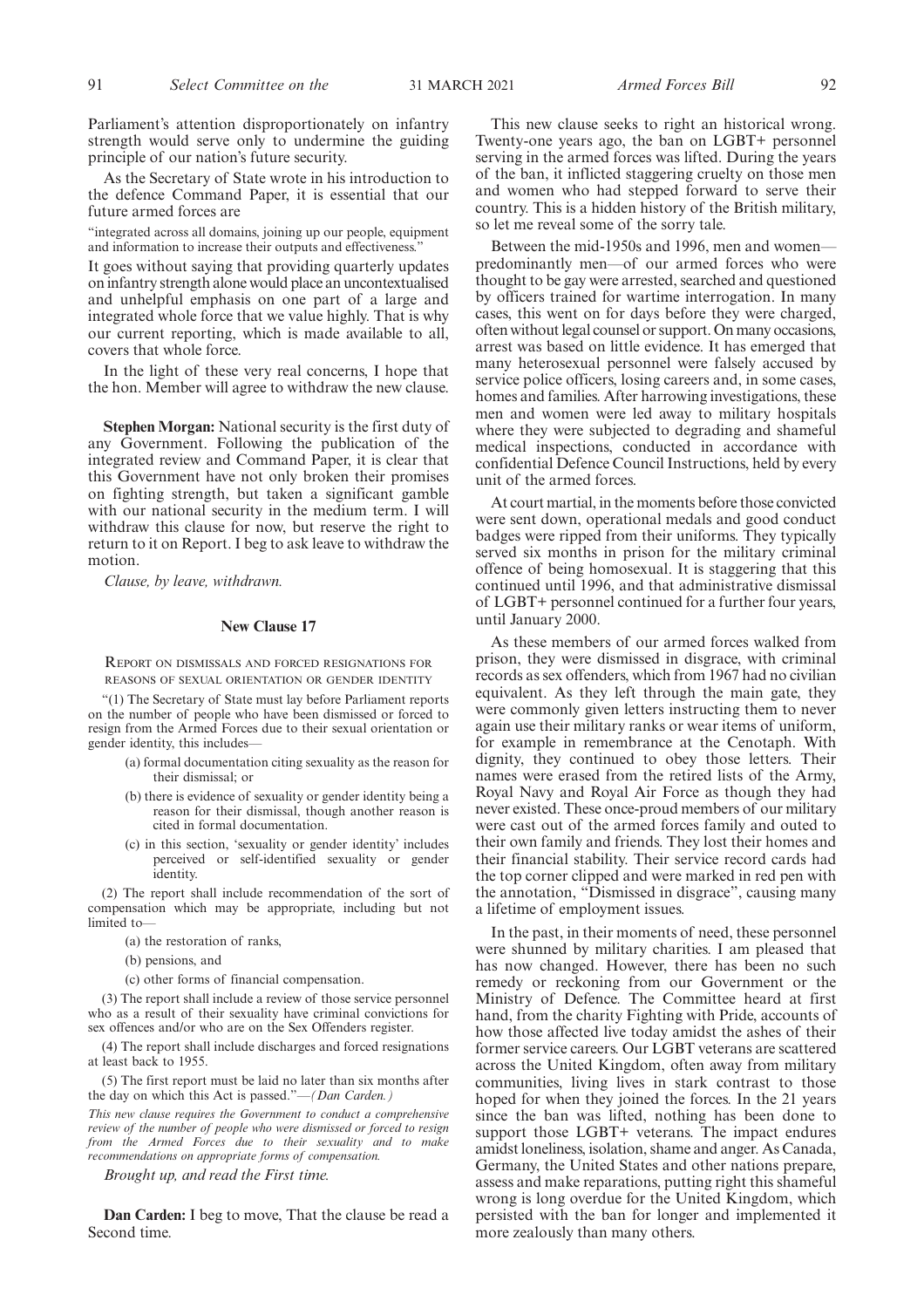#### *[Dan Carden]*

The Minister, I know, has offered his apology, for which many are grateful, and he and I have talked about this issue, but does he not agree that this community of veterans, who were treated with unique cruelty, deserve an apology on behalf of the nation from the Prime Minister in Parliament? They must be supported on the pathway to royal pardons, restored to the retired list and have their medals returned. Prohibitions on their use of rank and wearing of berets at the Cenotaph must be revoked. They need resettlement support, which we offer to all other members of our armed forces, and they must be fairly compensated and have their pensions reviewed in recognition of their service and the hardships they faced, then and now.

Until that is done, this will remain a matter of national disgrace, and it will stand in the way of this Government's stated wish to be a global exemplar for both LGBT+ and veterans' communities. This amendment places a duty on the Ministry of Defence to find our LGBT+ veterans, find out how they have fared and make recommendations to Parliament about what must be done to right this wrong. Remedy must not take years, and the Government will need to work closely with community leaders.

**Martin Docherty-Hughes:** I congratulate the hon. Gentleman on tabling this new clause; if he does press it to a vote, both of us on the SNP Benches will support it in its entirety.

In setting out the premise for the hon. Gentleman's proposition, it is clear why there should be consensus on the many issues he has raised and that we should take this as an opportunity to move forward. Both the Opposition and the Government should fully support ensuring that the lived experience of the LGBT community, especially those who have been forced out of the armed forces, is reflected in our deliberations and seek to remedy as best as possible their lived experience at this time—especially if that requires investigations into their financial position, access to pensions or the ability, on Remembrance Sunday, to march with their comrades, wearing the badges that should never have been taken away from them. That, at least, is basic; the other issues that the hon. Gentleman has raised will require serious investigation and deliberation by the Government.

**Johnny Mercer:** Again, I pay tribute to the hon. Member for Liverpool, Walton for raising this issue and for the manner in which he has raised it. I have a series of things to read out about what we are doing, and I am sure he is aware of that, but I want to answer some of his points in turn.

I am clear, and so are the Secretary of State and the Prime Minister, that the experiences of those individuals that the hon. Gentleman mentions were totally unacceptable. The military got it wrong. The military are now better for recruiting from the whole of society, and I am very clear on that. I know people will be watching this today, and I will receive messages disagreeing with that—"You are saying that the military wasn't any good because they discriminated against homosexuals." The reality is that the wider the pool we pick from, when it comes to diversity, sexuality and things like

that, the better and more professional our military are in reflecting the society from which they are drawn. I make no apology for that.

#### 11.45 am

I reiterate the apology I gave last year to our LGBT community, because it concerns me. I have spent hours with veterans who were dismissed because of their sexuality, and I am heartbroken that their experiences in the military were so different from mine. It is very hard, 20 years on, to imagine the institution as it was then, but I am clear that their experiences were unacceptable and we have to do what we can to redress it.

We have made progress, as people will have seen. I was the first Minister to apologise for this, and we are reinstating medals. To be clear, every veteran is entitled to wear their beret and medals on Remembrance Day, and I would encourage them to do so.

There are deeply challenging issues on how we seek restorative justice retrospectively for those whose careers were cut short and whose lives were decimated. For a lot of people this continued beyond their time in service. I know of people who, even now, are disadvantaged by this policy, because they have to say why they left the military. I am absolutely determined that we find a mechanism of restorative justice for that cohort.

#### **Carol Monaghan:** Will the Minister give way?

#### **Johnny Mercer:** Not at this moment, no.

I cannot rewrite history, and I cannot promise every last penny that was lost out on because people did not achieve their long service and good conduct. There is no mechanism possible to make that happen. What I will do, and what we are doing at the moment as part of cross-Government activity involving the Cabinet Office, the Ministry of Defence, the Office for Veterans' Affairs and the Home Office, is find a mechanism, working with Fighting with Pride, Stonewall and others, to address the appalling injustice for this cohort of veterans.

I give a commitment today to write to the Prime Minister to ask him to reflect on my apology to the LGBT community last year, and to ask him to consider doing so at a national level. I know that will not correct it, but it will go some way towards alleviation. I saw the impact of my apology. It is easy for those who are not in that cohort to downplay an apology or not to want to do it, because of its ramifications, but apologies are important for the cohort that went through this experience. I will write to the Prime Minister on that issue today.

In light of those things, I do not want to duplicate the work that is going on at the moment, because I want to get a solution for all these people, like Fighting with Pride, with which I am in constant communication. With those reassurances, I hope the hon. Member for Liverpool, Walton will agree to withdraw his new clause and to work with me to get to a place where this cohort is properly looked after and some sort of restorative justice takes place, in line with what I have done already. I hope he has confidence in what I have done already and in my commitment to go much further in future.

**Dan Carden:** I thank the Minister for his considered response and for committing to write to the Prime Minister. I will withdraw the new clause at this time.